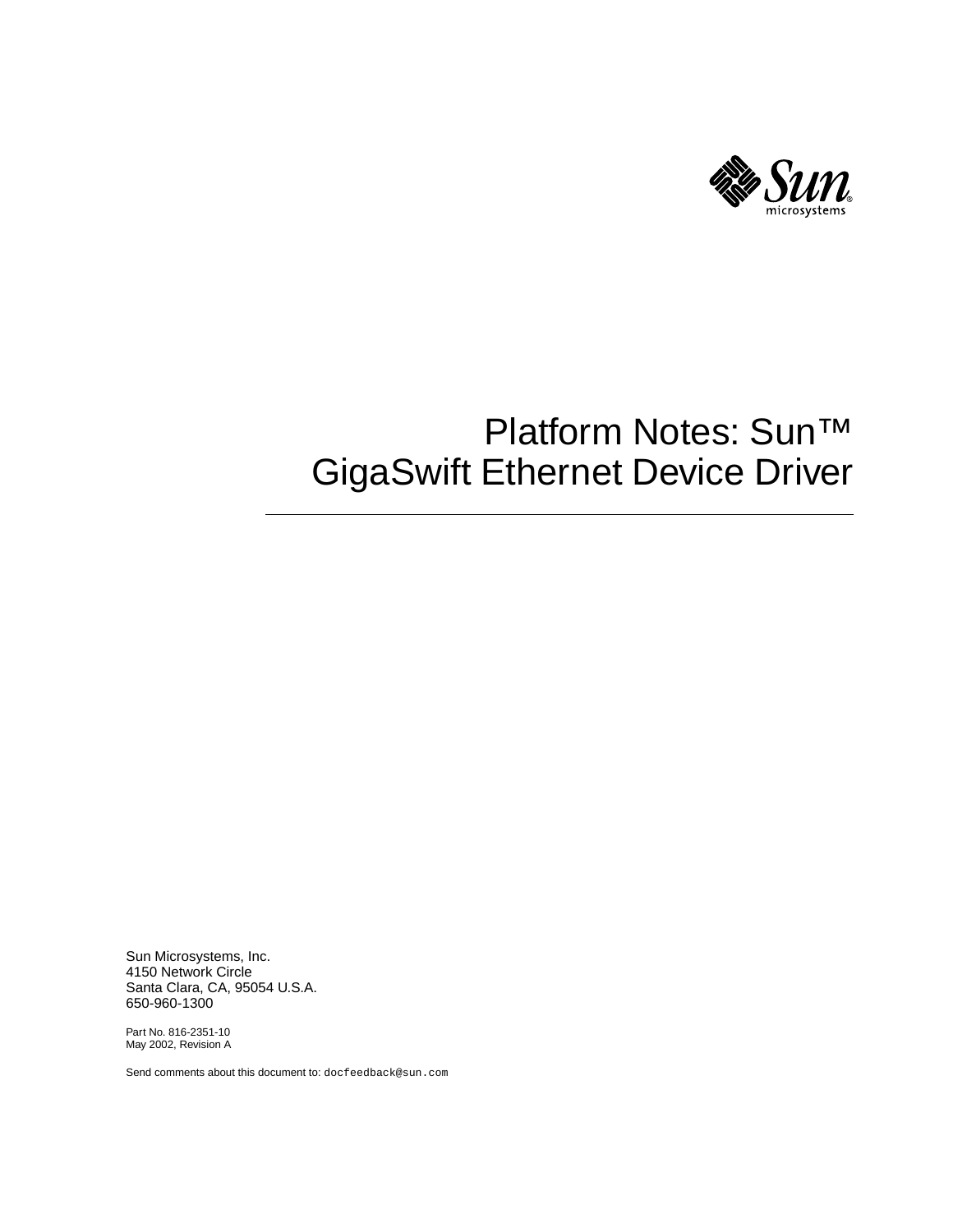Copyright 2002 Sun Microsystems, Inc., 4150 Network Circle, Santa Clara, CA, 95054 U.S.A. All rights reserved.

This product or document is distributed under licenses restricting its use, copying, distribution, and decompilation. No part of this product or document may be reproduced in any form by any means without prior written authorization of Sun and its licensors, if any. Third-party software, including font technology, is copyrighted and licensed from Sun suppliers.

Parts of the product may be derived from Berkeley BSD systems, licensed from the University of California. UNIX is a registered trademark in the U.S. and other countries, exclusively licensed through X/Open Company, Ltd.

Sun, Sun Microsystems, the Sun logo, AnswerBook2, OpenBoot, docs.sun.com, and Solaris are trademarks, registered trademarks, or service marks of Sun Microsystems, Inc. in the U.S. and other countries. All SPARC trademarks are used under license and are trademarks or registered trademarks of SPARC International, Inc. in the U.S. and other countries. Products bearing SPARC trademarks are based upon an architecture developed by Sun Microsystems, Inc.

The OPEN LOOK and Sun™ Graphical User Interface was developed by Sun Microsystems, Inc. for its users and licensees. Sun acknowledges the pioneering efforts of Xerox in researching and developing the concept of visual or graphical user interfaces for the computer industry. Sun holds a non-exclusive license from Xerox to the Xerox Graphical User Interface, which license also covers Sun's licensees who implement OPEN LOOK GUIs and otherwise comply with Sun's written license agreements.

Federal Acquisitions: Commercial Software—Government Users Subject to Standard License Terms and Conditions.

DOCUMENTATION IS PROVIDED "AS IS" AND ALL EXPRESS OR IMPLIED CONDITIONS, REPRESENTATIONS AND WARRANTIES, INCLUDING ANY IMPLIED WARRANTY OF MERCHANTABILITY, FITNESS FOR A PARTICULAR PURPOSE OR NON-INFRINGEMENT, ARE DISCLAIMED, EXCEPT TO THE EXTENT THAT SUCH DISCLAIMERS ARE HELD TO BE LEGALLY INVALID.

Copyright 2002 Sun Microsystems, Inc., 4150 Network Circle, Santa Clara, Californie 95054 Etats-Unis. Tous droits réservés.

Ce produit ou document est protégé par un copyright et distribué avec des licences qui en restreignent l'utilisation, la copie, la distribution, et la décompilation. Aucune partie de ce produit ou document ne peut être reproduite sous aucune forme, par quelque moyen que ce soit, sans l'autorisation préalable et écrite de Sun et de ses bailleurs de licence, s'il y en a. Le logiciel détenu par des tiers, et qui comprend la technologie relative aux polices de caractères, est protégé par un copyright et licencié par des fournisseurs de Sun.

Des parties de ce produit pourront être dérivées des systèmes Berkeley BSD licenciés par l'Université de Californie. UNIX est une marque déposée aux Etats-Unis et dans d'autres pays et licenciée exclusivement par X/Open Company, Ltd.

Sun, Sun Microsystems, le logo Sun, AnswerBook2, docs.sun.com, SunVTS, Sun Enterprise SyMON, SunATM, TurboGX, Sun StorEdge, Sun Enterprise Network Array, Sun Enterprise, OpenWindows, Power Management, PGX32, Java, SunButtons, SunDials, SunHSI, SunLink, SunPCi, et Solaris sont des marques de fabrique ou des marques déposées, ou marques de service, de Sun Microsystems, Inc. aux Etats-Unis et dans d'autres pays. Toutes les marques SPARC sont utilisées sous licence et sont des marques de fabrique ou des marques déposées de SPARC International, Inc. aux Etats-Unis et dans d'autres pays. Les produits portant les marques SPARC sont basés sur une architecture développée par Sun Microsystems, Inc.

L'interface d'utilisation graphique OPEN LOOK et Sun™ a été développée par Sun Microsystems, Inc. pour ses utilisateurs et licenciés. Sun reconnaît les efforts de pionniers de Xerox pour la recherche et le développement du concept des interfaces d'utilisation visuelle ou graphique pour l'industrie de l'informatique. Sun détient une licence non exclusive de Xerox sur l'interface d'utilisation graphique Xerox, cette licence couvrant également les licenciés de Sun qui mettent en place l'interface d'utilisation graphique OPEN LOOK et qui en outre se conforment aux licences écrites de Sun.

CETTE PUBLICATION EST FOURNIE "EN L'ETAT" ET AUCUNE GARANTIE, EXPRESSE OU IMPLICITE, N'EST ACCORDEE, Y COMPRIS DES GARANTIES CONCERNANT LA VALEUR MARCHANDE, L'APTITUDE DE LA PUBLICATION A REPONDRE A UNE UTILISATION PARTICULIERE, OU LE FAIT QU'ELLE NE SOIT PAS CONTREFAISANTE DE PRODUIT DE TIERS. CE DENI DE GARANTIE NE S'APPLIQUERAIT PAS, DANS LA MESURE OU IL SERAIT TENU JURIDIQUEMENT NUL ET NON AVENU.



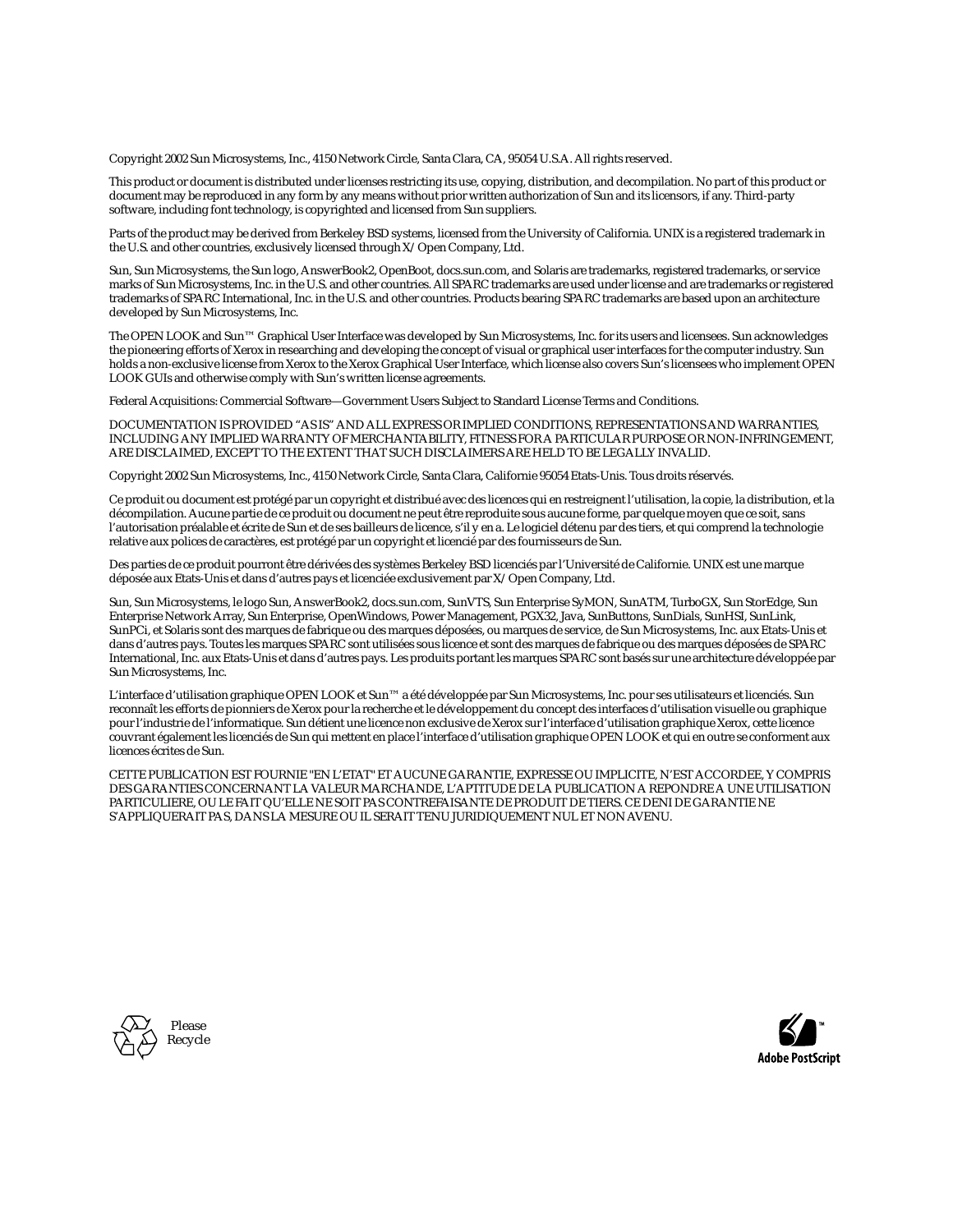## <span id="page-2-0"></span>**Contents**

**[Contents](#page-2-0) iii**

**[Preface](#page-4-0) v**

**1. [Configuring Driver Parameters](#page-8-0) 1** [GigaSwift Ethernet Device Driver Parameters 1](#page-8-1) [Driver Parameter Values and Definitions 2](#page-9-0) [Operational Mode Parameters](#page-10-0) 3 [Flow Control Parameters](#page-11-0) 4 [Gigabit Forced Mode Parameter 5](#page-12-0) [Interpacket Gap Parameters](#page-12-1) 5 [Interrupt Parameters 7](#page-14-0) [Random Early Drop Parameters 7](#page-14-1) [PCI Bus Interface Parameters 8](#page-15-0) [Setting](#page-16-0) ce Driver Parameters 9 [Setting Parameters Using the](#page-16-1) ndd Utility 9 ▼ [To Specify Device Instances for the](#page-16-2) ndd Utility 9 [Noninteractive and Interactive Modes 1](#page-17-0)0 [Setting the Auto-negotiation Mode](#page-19-0) 12 ▼ [To Disable Auto-negotiation Mode 1](#page-19-1)2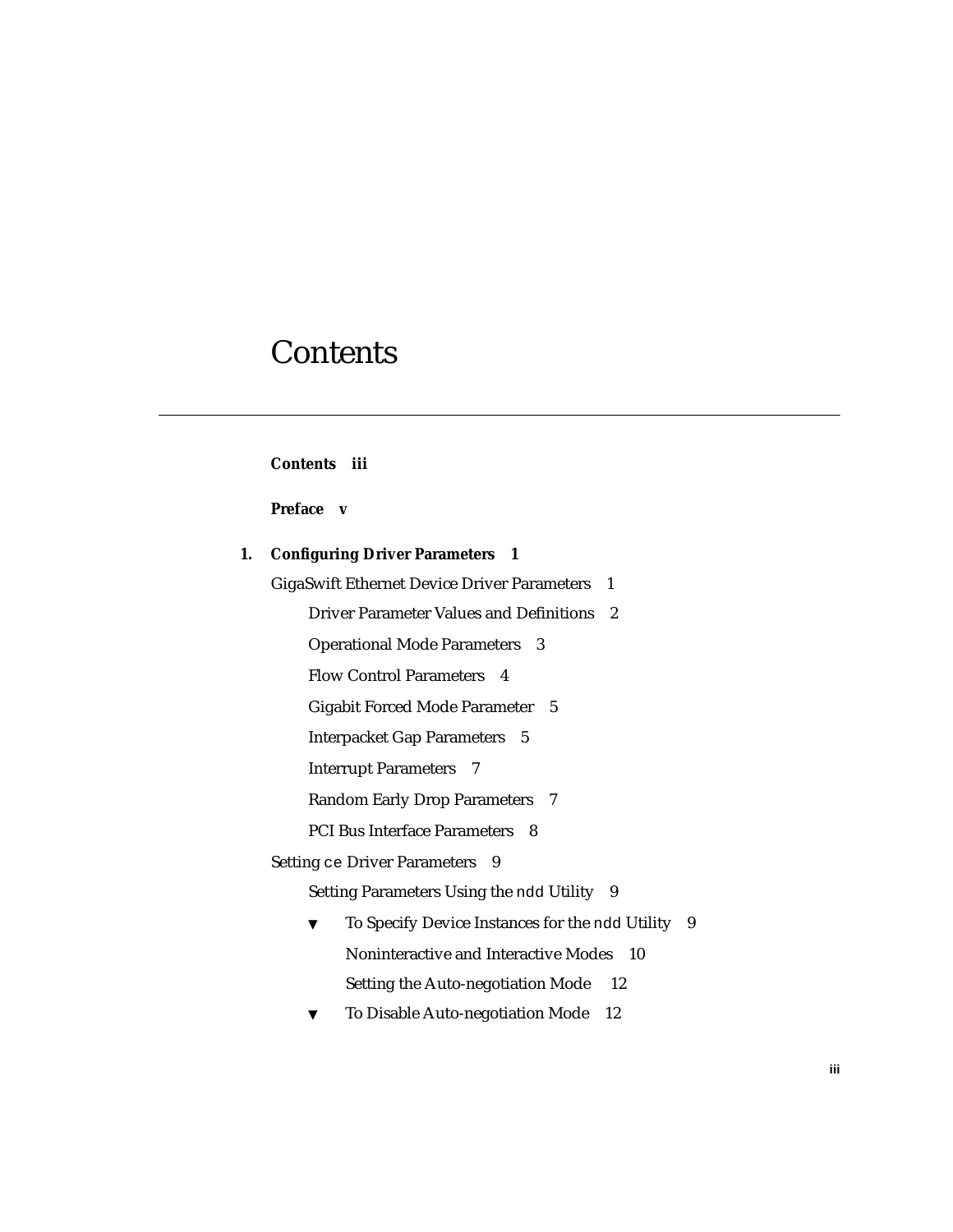[Setting Parameters Using the](#page-20-0) ce.conf File 13

▼ [To Set Driver Parameters Using a](#page-21-0) ce.conf File 14

[GigaSwift Ethernet Driver Operating Statistics 1](#page-22-0)5

[Reporting the Link Partner Capabilities](#page-24-0) 17

▼ [To Check Link Partner Settings 2](#page-27-0)0

[Configuring the Network Host Files](#page-27-1) 20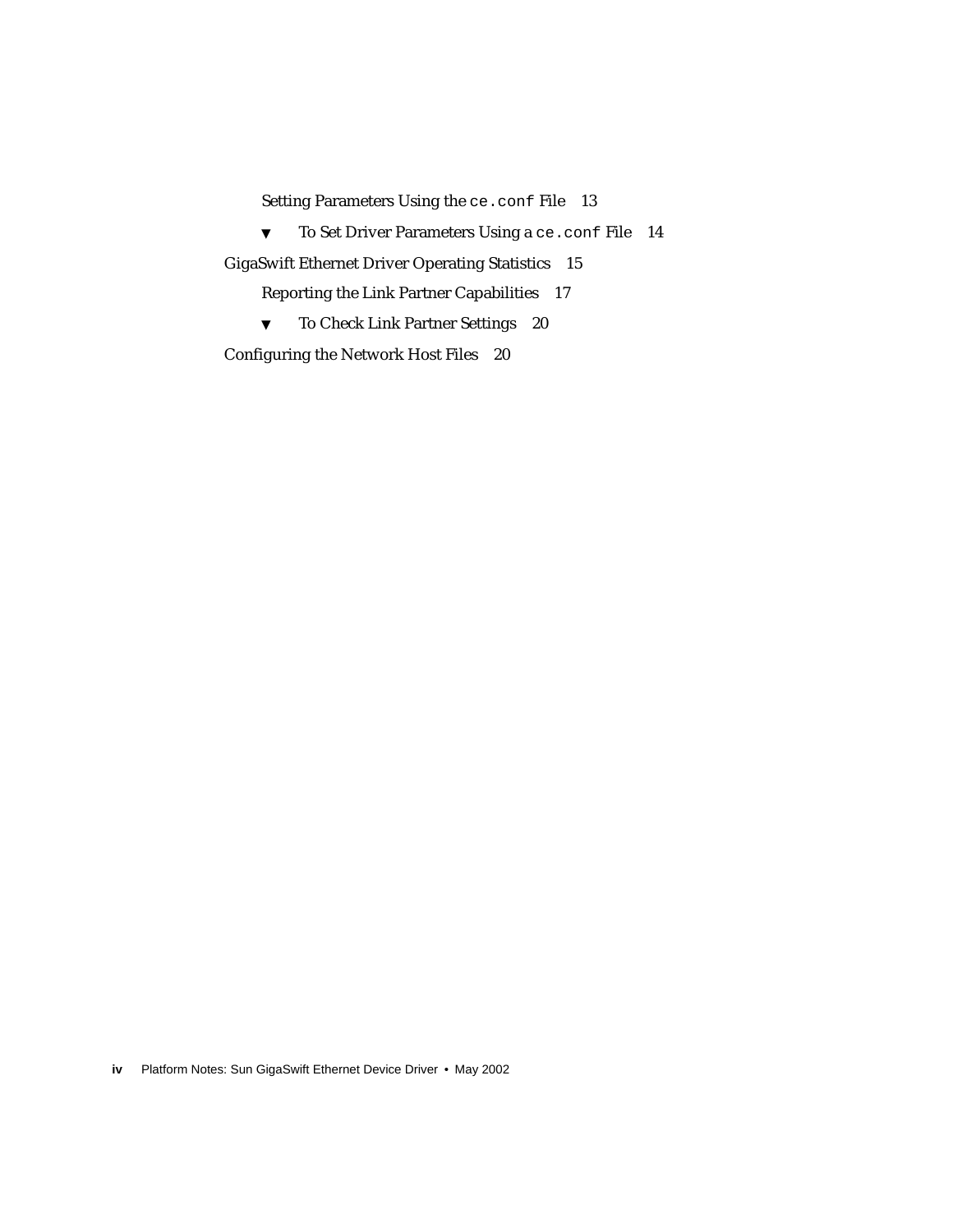## <span id="page-4-0"></span>Preface

These Platform Notes provide instructions for configuring the software used by the Sun™ GigaSwift™ Ethernet device driver. They also contain information for configuring the network.

# Related Documentation

| Title                                 | <b>Part Number</b> |
|---------------------------------------|--------------------|
| Solaris 9 Sun Hardware Platform Guide | 816-1664-10        |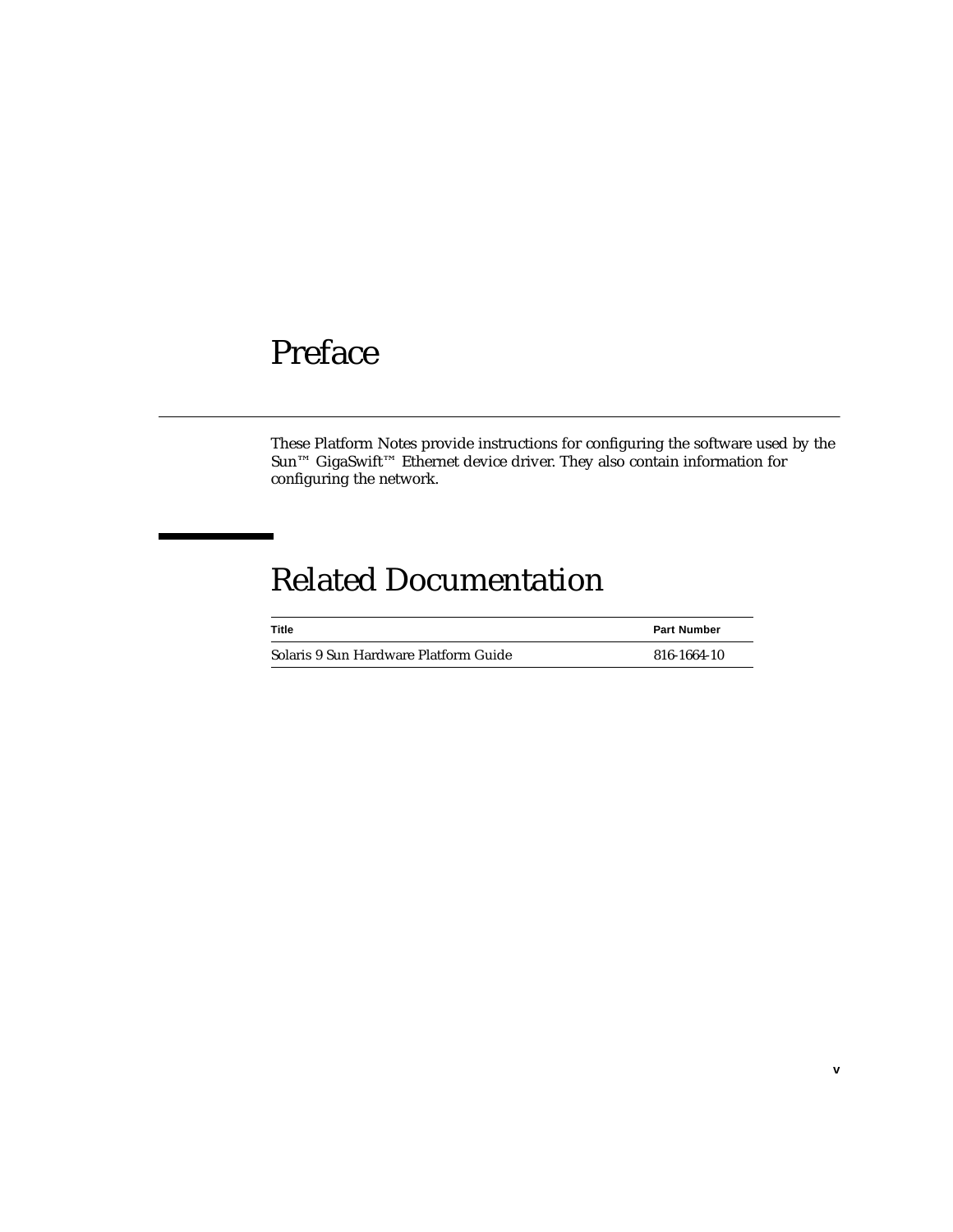# Typographic Conventions

| <b>Typeface or</b><br>Symbol | Meaning                                                                        | <b>Examples</b>                                                                                                           |  |
|------------------------------|--------------------------------------------------------------------------------|---------------------------------------------------------------------------------------------------------------------------|--|
| AaBbCc123                    | The names of commands, files,<br>and directories; on-screen<br>computer output | Edit your . login file.<br>Use $1s$ -a to list all files.<br>You have mail.<br>⊱                                          |  |
| AaBbCc123                    | What you type, when<br>contrasted with on-screen<br>computer output            | ៖ su<br>Password:                                                                                                         |  |
| $A$ a $BbCc123$              | Book titles, new words or terms,<br>words to be emphasized                     | Read Chapter 6 in the User's Guide.<br>These are called <i>class</i> options.<br>You <i>must</i> be superuser to do this. |  |
|                              | Command-line variable; replace<br>with a real name or value                    | To delete a file, type rm filename.                                                                                       |  |

# Shell Prompts

| Shell                                 | Prompt                    |
|---------------------------------------|---------------------------|
| C shell                               | machine name <sup>§</sup> |
| C shell superuser                     | machine name#             |
| Bourne shell and Korn shell           | \$                        |
| Bourne shell and Korn shell superuser | #                         |

# Accessing Sun Documentation Online

The docs.sun.comSM web site enables you to access a select group of Sun technical documentation on the Web. You can browse the docs.sun.com archive or search for a specific book title or subject at: http://docs.sun.com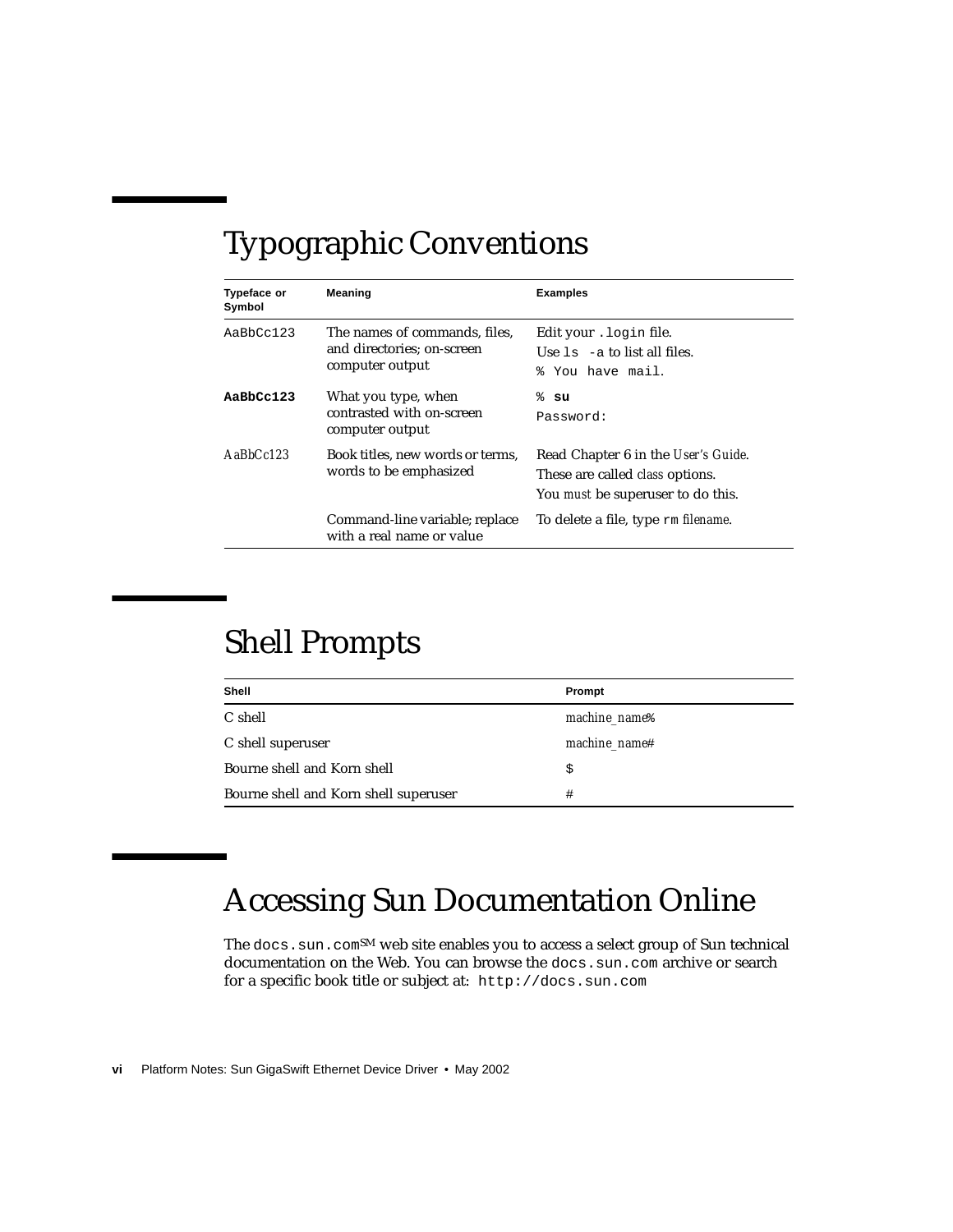# Sun Welcomes Your Comments

Sun is interested in improving its documentation and welcomes your comments and suggestions. You can email your comments to Sun at:

docfeedback@sun.com

Please include the part number (816-2351-10) of your document in the subject line of your email.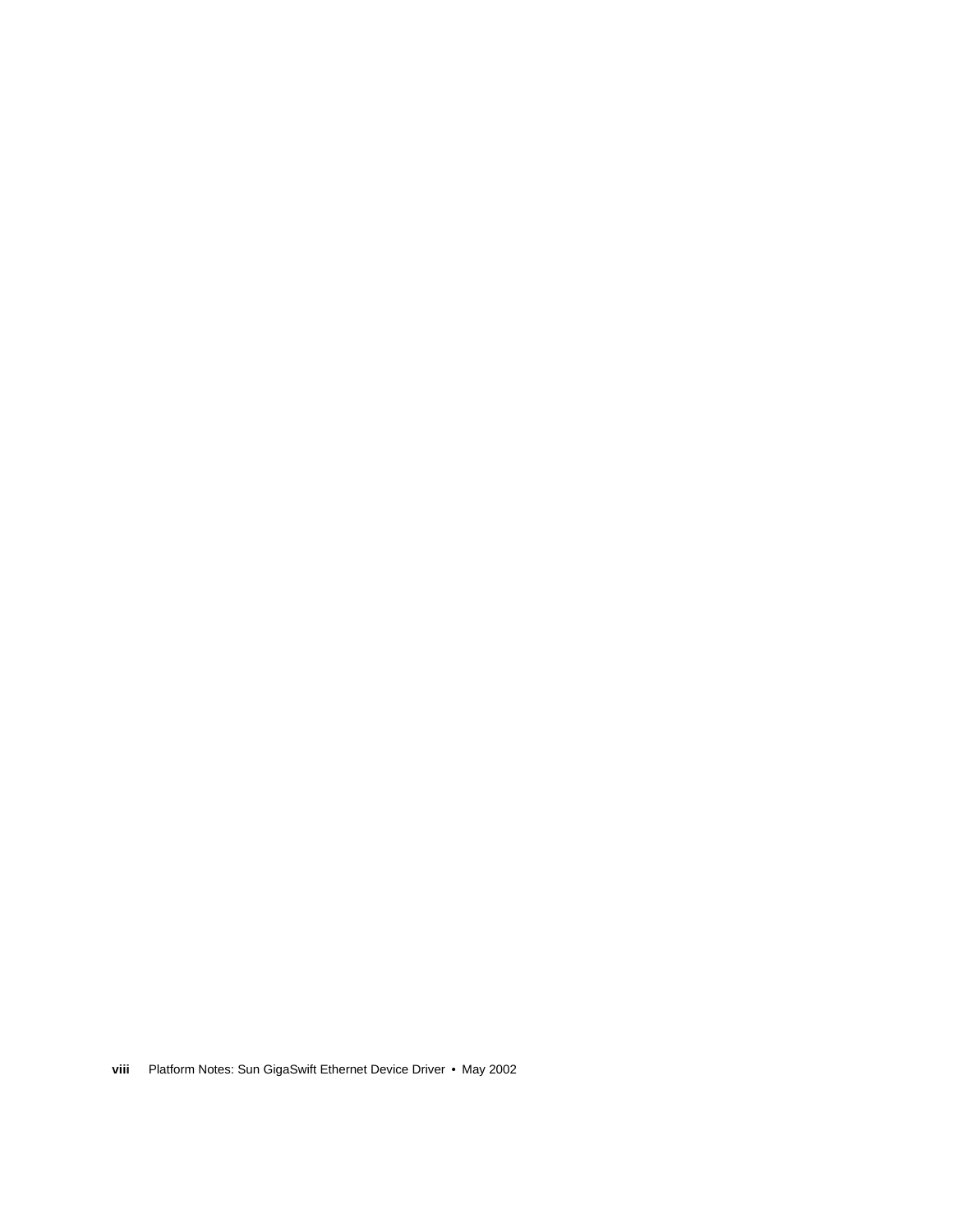# <span id="page-8-0"></span>Configuring Driver Parameters

This chapter describes how to configure the driver parameters used by the Sun GigaSwift Ethernet adapter.

This document contains the following sections:

- [GigaSwift Ethernet Device Driver Parameters](#page-8-1)
- [Setting ce Driver Parameters](#page-16-0)
- [GigaSwift Ethernet Driver Operating Statistics](#page-22-0)
- [Configuring the Network Host Files](#page-27-1)

**Note –** The GigaSwift Ethernet driver supports Virtual Local Area Networks (VLANs). The VLAN packages are installed automatically as part of the Solaris software. However, to use VLANs, you must configure them. Refer to the Solaris on Sun Hardware Platform Guide for instructions.

## <span id="page-8-1"></span>GigaSwift Ethernet Device Driver Parameters

The ce device driver controls the GigaSwift Ethernet devices. The ce driver is attached to the UNIX pci name property pci108e,abba for the Sun GigaSwift Ethernet adapter (108e is the vendor ID and abba is the PCI device ID).

You can manually configure the ce device driver parameters to customize each Sun GigaSwift Ethernet adapter device in your system. This section provides an overview of the capabilities of the GigaSwift Ethernet device used in the adapter, lists the available ce device driver parameters, and describes how to configure these parameters.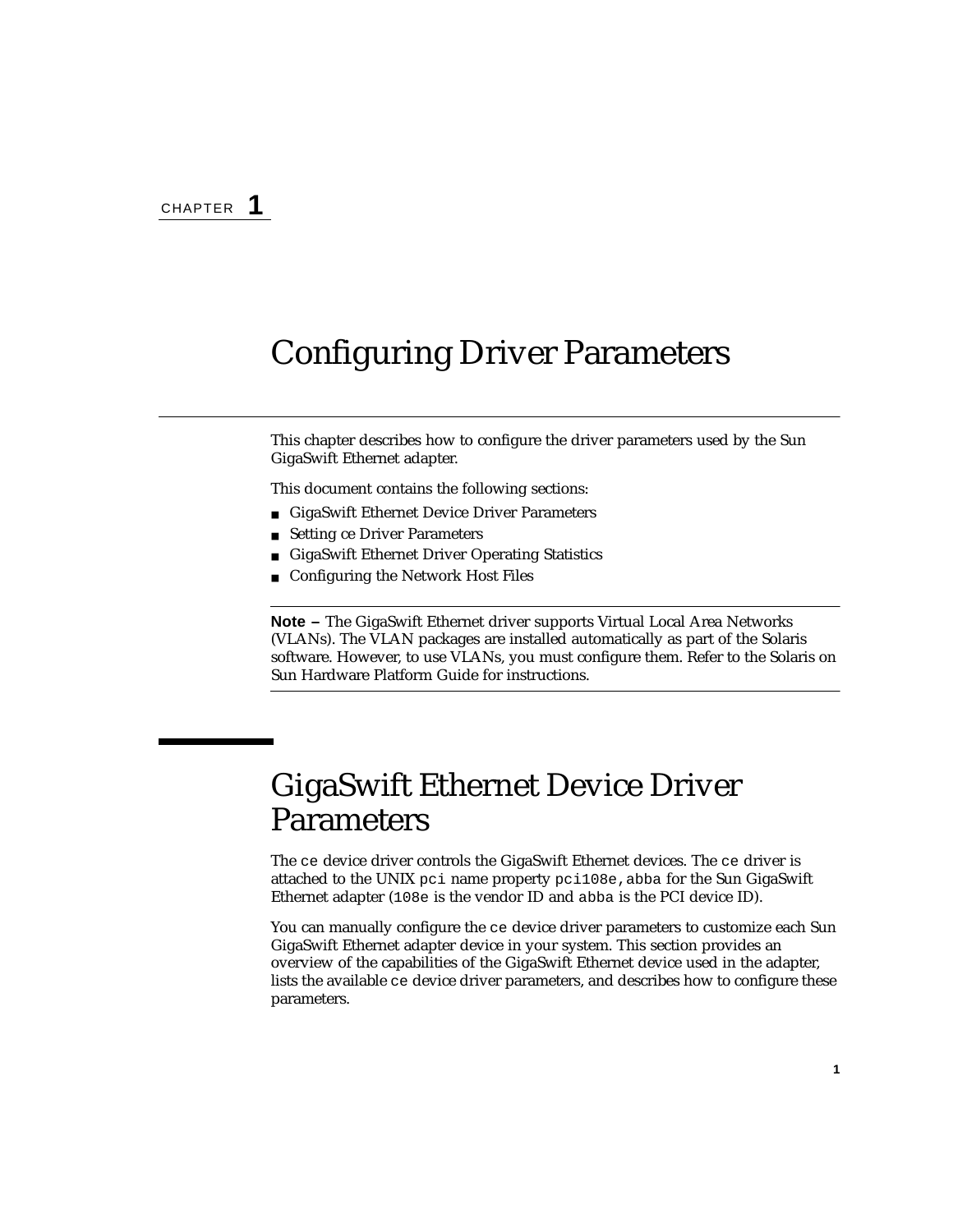The Sun GigaSwift Ethernet UTP PCI adapter is capable of all the operating speeds and modes listed in ["Setting the Auto-negotiation Mode" on page 112](#page-19-0). The ce device performs auto-negotiation with the remote end of the link (link partner) to select a common mode of operation. The ce device also supports a forced mode of operation.

#### <span id="page-9-0"></span>Driver Parameter Values and Definitions

The following table describes the parameters and settings for the ce device driver.

| Parameter        | <b>Status</b>  | <b>Description</b>                                      |  |
|------------------|----------------|---------------------------------------------------------|--|
| instance         | Read and write | Device instance                                         |  |
| adv_autoneg_cap  | Read and write | Operational mode parameter                              |  |
| adv_1000fdx_cap  | Read and write | Operational mode parameter                              |  |
| adv_1000hdx_cap  | Read and write | Operational mode parameter                              |  |
| adv_100T4_cap    | Read and write | Operational mode parameter                              |  |
| adv_100fdx_cap   | Read and write | Operational mode parameter                              |  |
| adv_100hdx_cap   | Read and write | Operational mode parameter                              |  |
| adv_10fdx_cap    | Read and write | Operational mode parameter                              |  |
| adv_10hdx_cap    | Read and write | Operational mode parameter                              |  |
| adv_asmpause_cap | Read and write | Flow control parameter                                  |  |
| adv_pause_cap    | Read and write | Flow control parameter                                  |  |
| link_master      | Read and write | 1Gb forced mode parameter                               |  |
| use_int_xcvr     | Read and write |                                                         |  |
| enable_ipg0      | Read and write | Enable additional delay before transmitting a<br>packet |  |
| ipg0             | Read and write | Additional delay before transmitting a packet           |  |
| ipgl             | Read and write | Interpacket Gap parameter                               |  |
| ipg2             | Read and write | Interpacket Gap parameter                               |  |
| rx_intr_pkts     | Read and write | Receive interrupt blanking values                       |  |
| rx_intr_time     | Read and write | Receive interrupt blanking values                       |  |
| red_dv4to6k      | Read and write | Random early detection and packet drop<br>vectors       |  |
| red_dv6to8k      | Read and write | Random early detection and packet drop<br>vectors       |  |

<span id="page-9-1"></span>**TABLE 1-1** ce Driver Parameters, Status, and Descriptions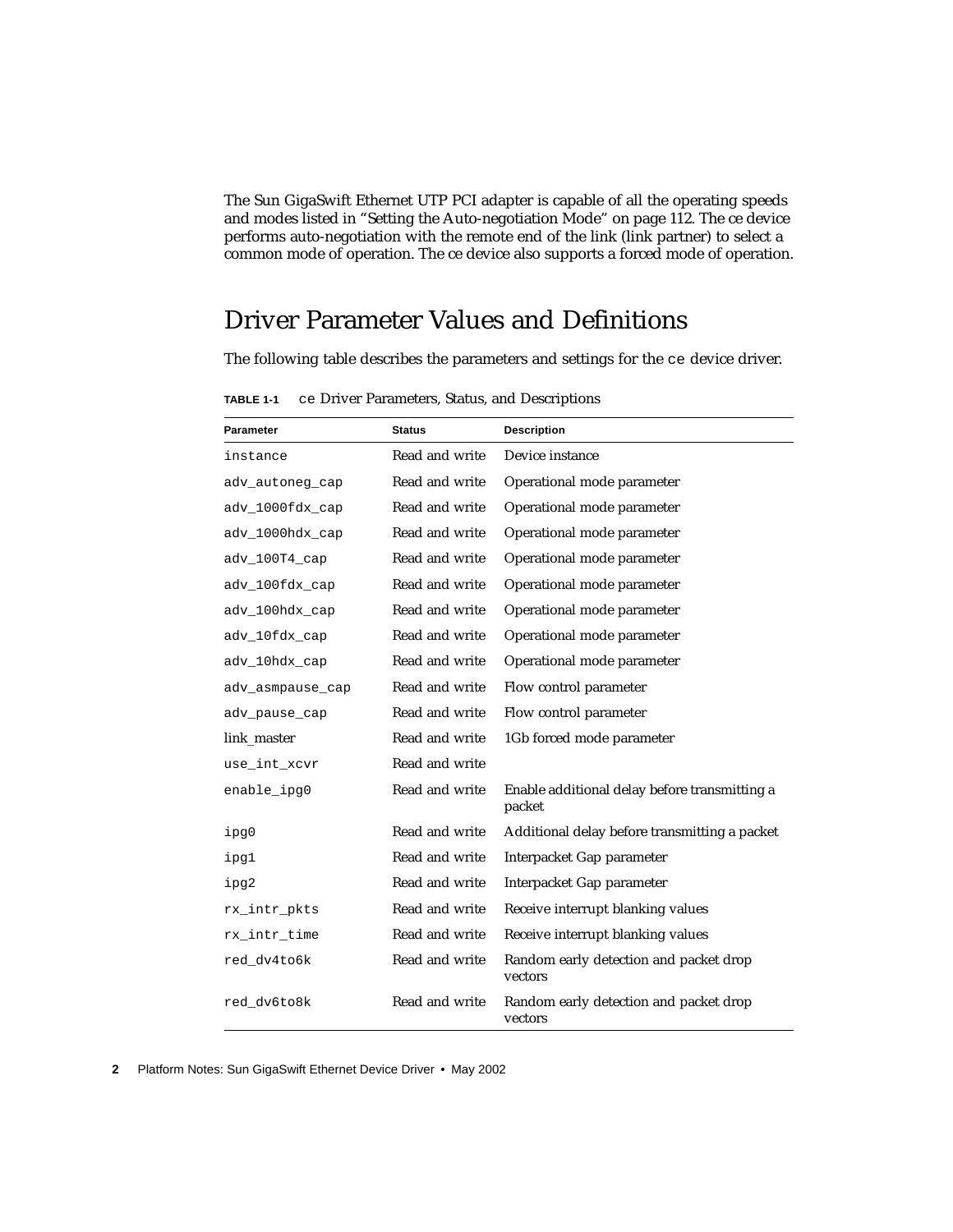| <b>Parameter</b> | <b>Status</b>  | <b>Description</b>                                |
|------------------|----------------|---------------------------------------------------|
| red dv8to10k     | Read and write | Random early detection and packet drop<br>vectors |
| red dv10to12k    | Read and write | Random early detection and packet drop<br>vectors |
| tx_dma_weight    | Read and write | PCI Interface parameter                           |
| rx dma weight    | Read and write | PCI Interface parameter                           |
| infinit_burst    | Read and write | PCI Interface parameter                           |
| disable 64bit    | Read and write | PCI Interface parameter                           |

**TABLE 1-1** ce Driver Parameters, Status, and Descriptions *(Continued)*

## <span id="page-10-0"></span>Operational Mode Parameters

The following parameters determine the transmit and receive speed and duplex. The following table describes the operational mode parameters and their default values

<span id="page-10-1"></span>**TABLE 1-2** Operational Mode Parameters

| <b>Parameter</b> | <b>Values and Description</b>                                                                                                                             |
|------------------|-----------------------------------------------------------------------------------------------------------------------------------------------------------|
| adv_autoneg_cap  | Local interface capability advertised by the hardware<br>$0 =$ Forced mode<br>$1 =$ Auto-negotiation (default)                                            |
| ady 1000fdx cap  | Local interface capability advertised by the hardware<br>$0 = Not 1000 Mbit/sec full-duplex capable$<br>$1 = 1000$ Mbit/sec full-duplex capable (default) |
| ady 1000hdx cap  | Local interface capability advertised by the hardware<br>$0 = Not 1000 Mbit/sec half-duplex capable$<br>$1 = 1000$ Mbit/sec half-duplex capable (default) |
| adv_100fdx_cap   | Local interface capability advertised by the hardware<br>$0 = Not 100$ Mbit/sec full-duplex capable<br>$1 = 100$ Mbit/sec full-duplex capable (default)   |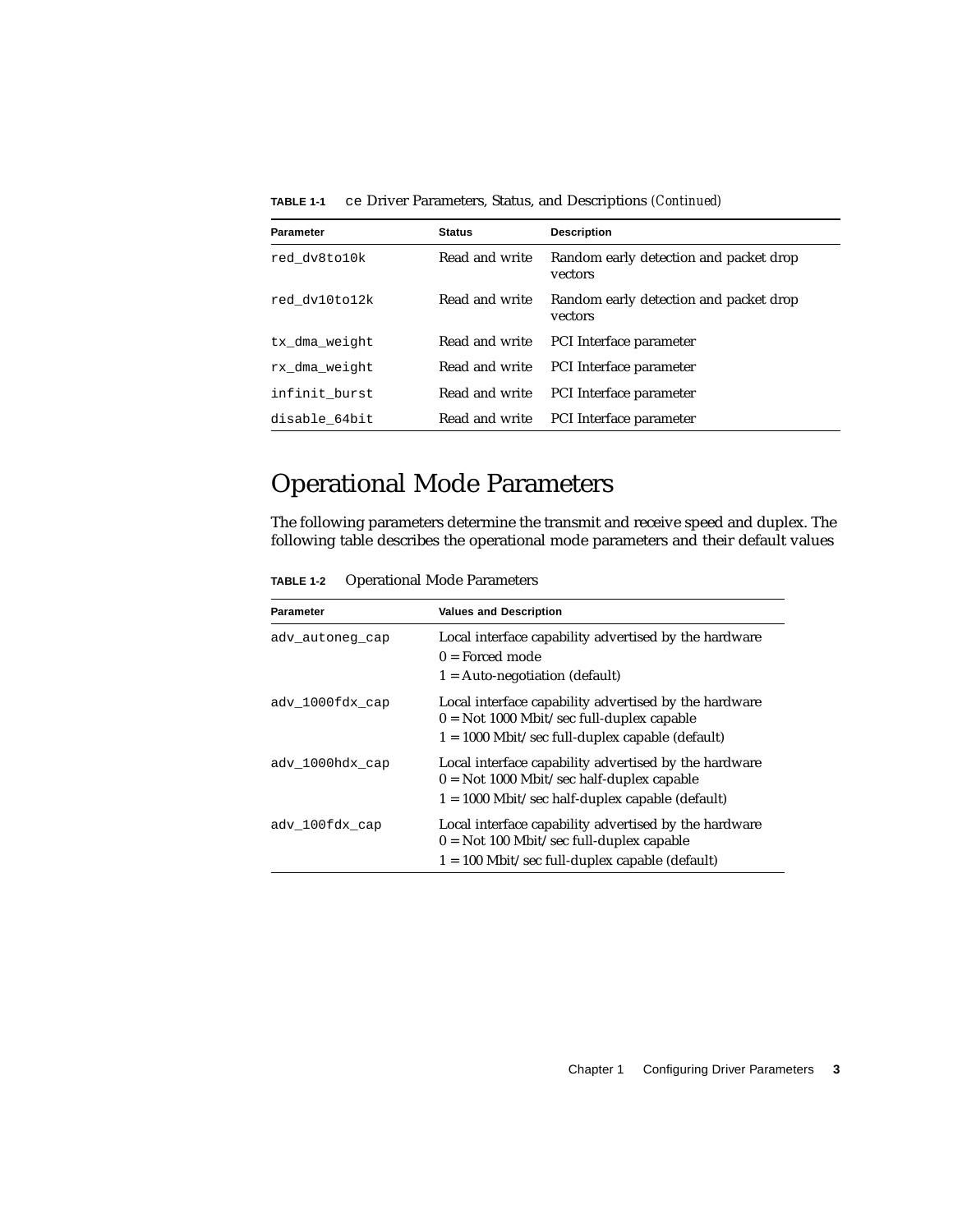| Parameter      | <b>Values and Description</b>                                                                       |  |
|----------------|-----------------------------------------------------------------------------------------------------|--|
| ady 100hdx cap | Local interface capability advertised by the hardware<br>$0 = Not 100$ Mbit/sec half-duplex capable |  |
|                | $1 = 100$ Mbit/sec half-duplex capable (default)                                                    |  |
| ady 10fdx cap  | Local interface capability advertised by the hardware<br>$0 = Not 10$ Mbit/sec full-duplex capable  |  |
|                | $1 = 10$ Mbit/sec full-duplex capable (default)                                                     |  |
| ady 10hdx cap  | Local interface capability advertised by the hardware<br>$0 = Not 10$ Mbit/sec half-duplex capable  |  |
|                | $1 = 10$ Mbit/sec half-duplex capable (default)                                                     |  |

**TABLE 1-2** Operational Mode Parameters *(Continued)*

**Note –** If a parameter's initial setting is 0, it cannot be changed. If you try to change it, it will revert back to 0.

If all these parameters are set to 1, autonegotiation will use the highest speed possible. If all these parameters are set to 0, you will receive the following error message:

```
NOTICE: Last setting will leave ce1 with no link capabilities.
WARNING: ce1: Restoring previous setting.
```
#### <span id="page-11-0"></span>Flow Control Parameters

The ce device is capable of sourcing (transmitting) and terminating (receiving) pause frames conforming to the IEEE 802.3x Frame Based Link Level Flow Control Protocol. In response to received flow control frames, the ce device can slow down its transmit rate. On the other hand, the ce device is capable of sourcing flow control frames, requesting the link partner to slow down, provided that the link partner supports this feature. By default, the driver advertises both transmit and receive pause capability during autonegotiation.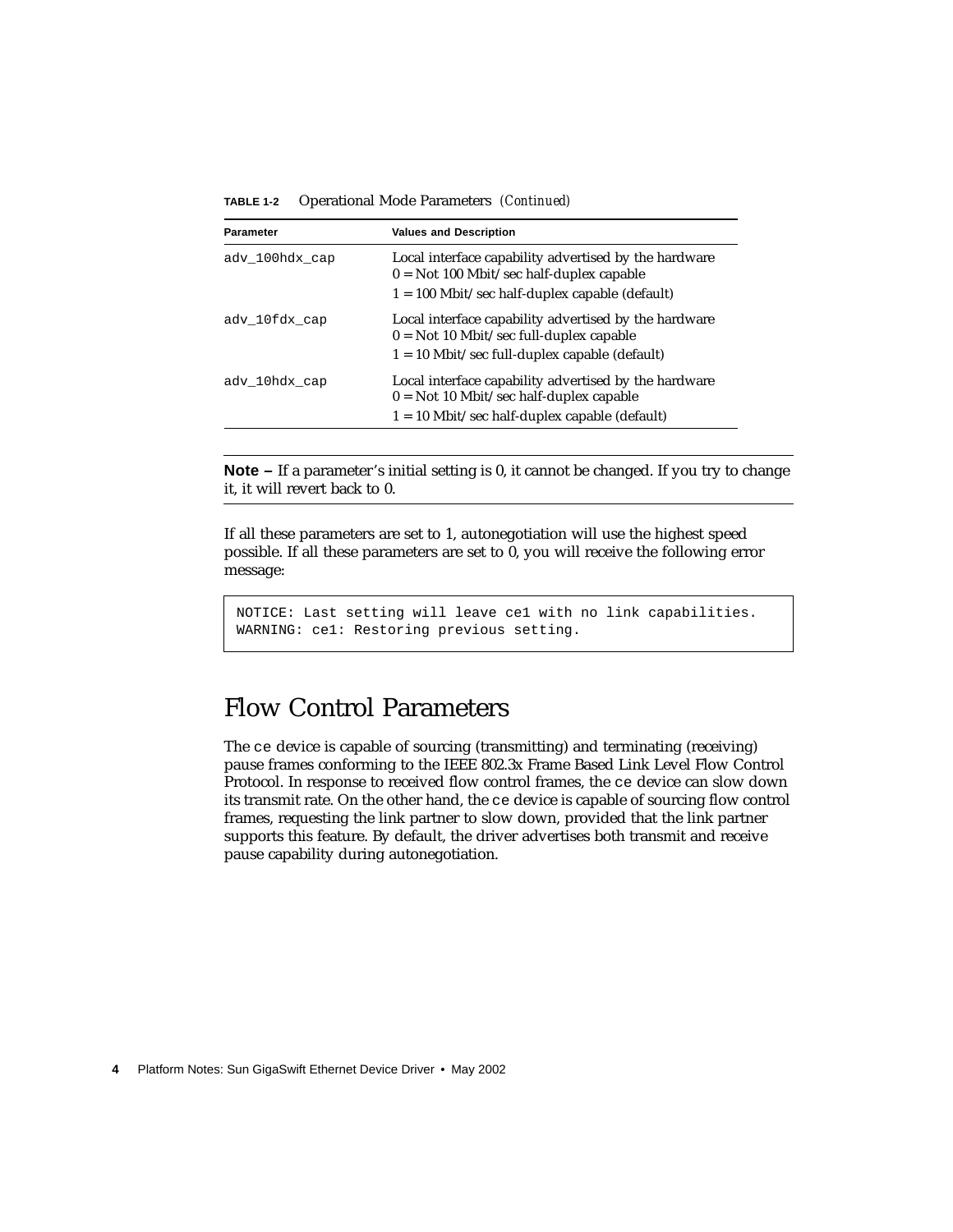The following table provides flow control keywords and describes their function.

| Keyword          | <b>Description</b>                                                                                                                  |
|------------------|-------------------------------------------------------------------------------------------------------------------------------------|
| adv_asmpause_cap | The adapter supports asymmetric pause, which means it<br>can pause only in one direction.<br>$0 = \text{Off}$ (default)<br>$1 = On$ |
| adv_pause_cap    | This parameter has two meanings depending on the<br>value of adv_asmpause_cap. (Default=0)                                          |
|                  | If adv asmpause cap = 1 while adv pause cap = 1<br>pauses are received.                                                             |
|                  | If adv_asmpause_cap = 1 while adv_pause_cap = $0$<br>pauses are transmitted.                                                        |
|                  | If adv_asmpause_cap = $0$ while adv_pause_cap = 1<br>pauses are sent and received.                                                  |
|                  | If adv_asmpause_cap = $0$ then adv_pause_cap<br>determines whether Pause capability is on or off.                                   |

**TABLE 1-3** Read-Write Flow Control Keyword Descriptions

#### <span id="page-12-0"></span>Gigabit Forced Mode Parameter

In 10/100 mode it was possible to disable auto-negotiation and force the link to the speed you required. With Gigabit copper interfaces this feature is also available but may require you to decide whether your side of the connection is a master or a slave. The link\_master parameter will facilitate that. Usually switches will be enabled as master therefore this parameter can remain unchanged, since slave operation is the default. If this is not the case Then link\_master can be used to enable ce as a master.

**TABLE 1-4** Forced Mode Parameter

| <b>Parameter</b> | <b>Description</b>                                                                             |
|------------------|------------------------------------------------------------------------------------------------|
| link master      | When set to 1 this enables master operation, assuming the link<br>partner is a slave.          |
|                  | When set to 0 this enables slave operation, assuming the link<br>partner is a slave. (default) |

### <span id="page-12-1"></span>Interpacket Gap Parameters

The ce device supports a programmable mode called enable\_ipg0.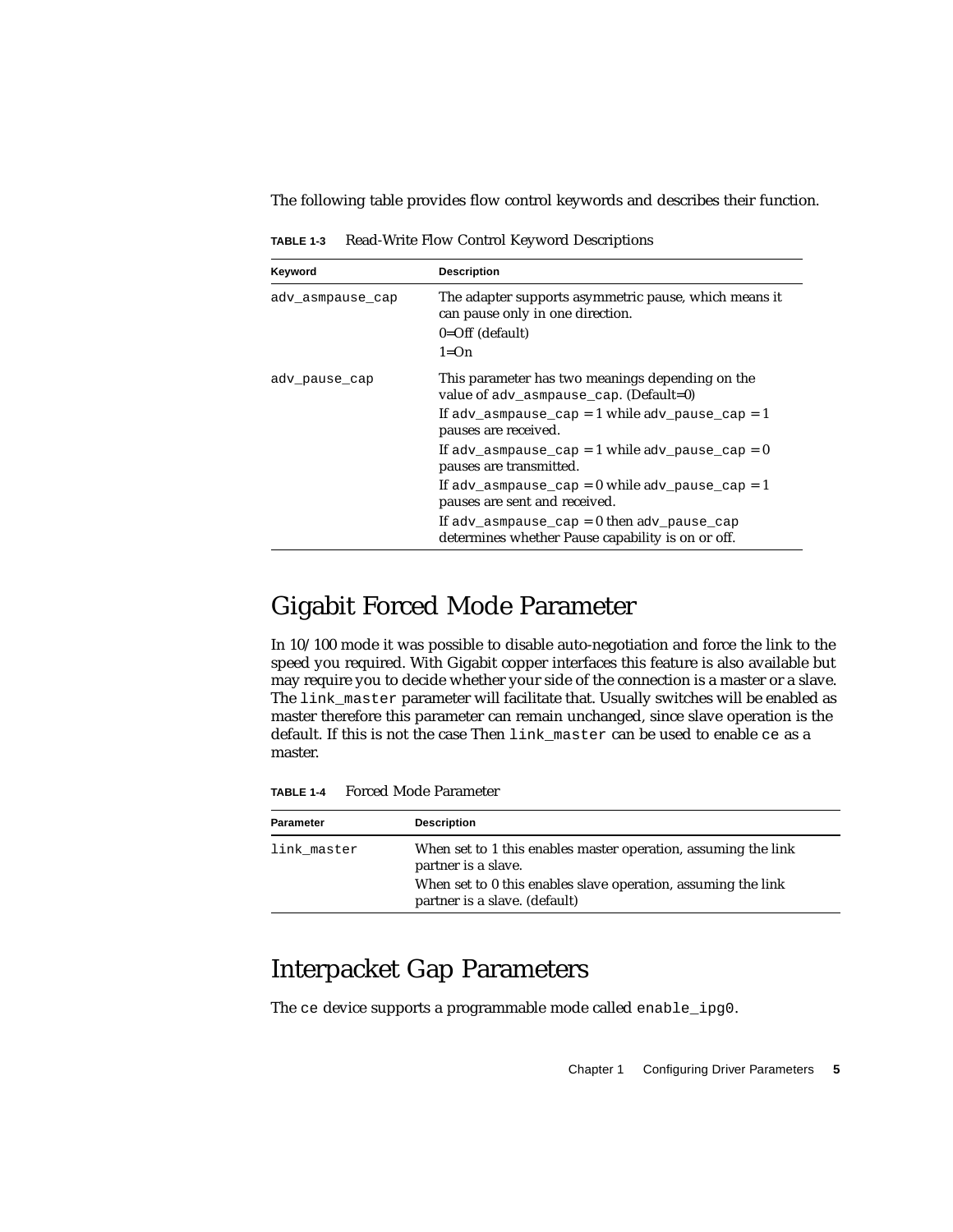When a driver receives a packet with enable\_ipg0 set (the default), it adds an additional time delay before transmitting the packet. This delay, set by the  $ipq0$ parameter, is in addition to the delay set by the ipg1 and ipg2 parameters. The additional ipg0 delay helps to reduce collisions.

If enable\_ipg0 is disabled, the value of ipg0 is ignored and no additional delay is set. Only the delays set by  $ipq1$  and  $ipq2$  will be used. Disable enable  $ipq0$  if other systems keep sending a large number of back-to-back packets. Systems that have enable ipg0 set might not have enough time on the network.

You can add the additional delay by setting the ipg0 parameter from 0 to 255, which is the media byte time delay.

The following table defines the enable ipg0 and ipg0 parameters.

| <b>Parameter</b> | Values       | <b>Description</b>                                                                                             |
|------------------|--------------|----------------------------------------------------------------------------------------------------------------|
| enable ipg0      |              | enable ipg0 reset<br>enable_ipg0 set $(Default=8)$                                                             |
| ipg0             | $0$ to $255$ | The additional time delay (or gap) before<br>transmitting a packet (after receiving the<br>packet) (Default=8) |

**TABLE 1-5** Parameters Defining enable\_ipg0 and ipg0

The ce device supports the programmable Interpacket Gap (IPG) parameters ipg1 and ipg2. The total IPG is the sum of ipg1 and ipg2. The total IPG is 0.096 microseconds for the link speed of 1000 Mbps.

The following table lists the default values and allowable values for the IPG parameters.

| Values<br>Parameter<br>(Byte-time) |              | <b>Description</b>                 |  |
|------------------------------------|--------------|------------------------------------|--|
| ipg1                               | 0 to 255     | Interpacket gap 1 (Default $= 8$ ) |  |
| ipg2                               | $0$ to $255$ | Interpacket gap 2 (Default $= 4$ ) |  |

**TABLE 1-6** Read-Write Interpacket Gap Parameter Values and Descriptions

By default, the driver sets ipg1 to 8-byte time and ipg2 to 4-byte time, which are the standard values. (Byte time is the time it takes to transmit one byte on the link, with a link speed of 1000 Mbps.)

If your network has systems that use longer IPG (the sum of  $ipq1$  and  $ipq2$ ), and if those machines seem to be slow in accessing the network, increase the values of ipg1 and ipg2 to match the longer IPGs of other machines.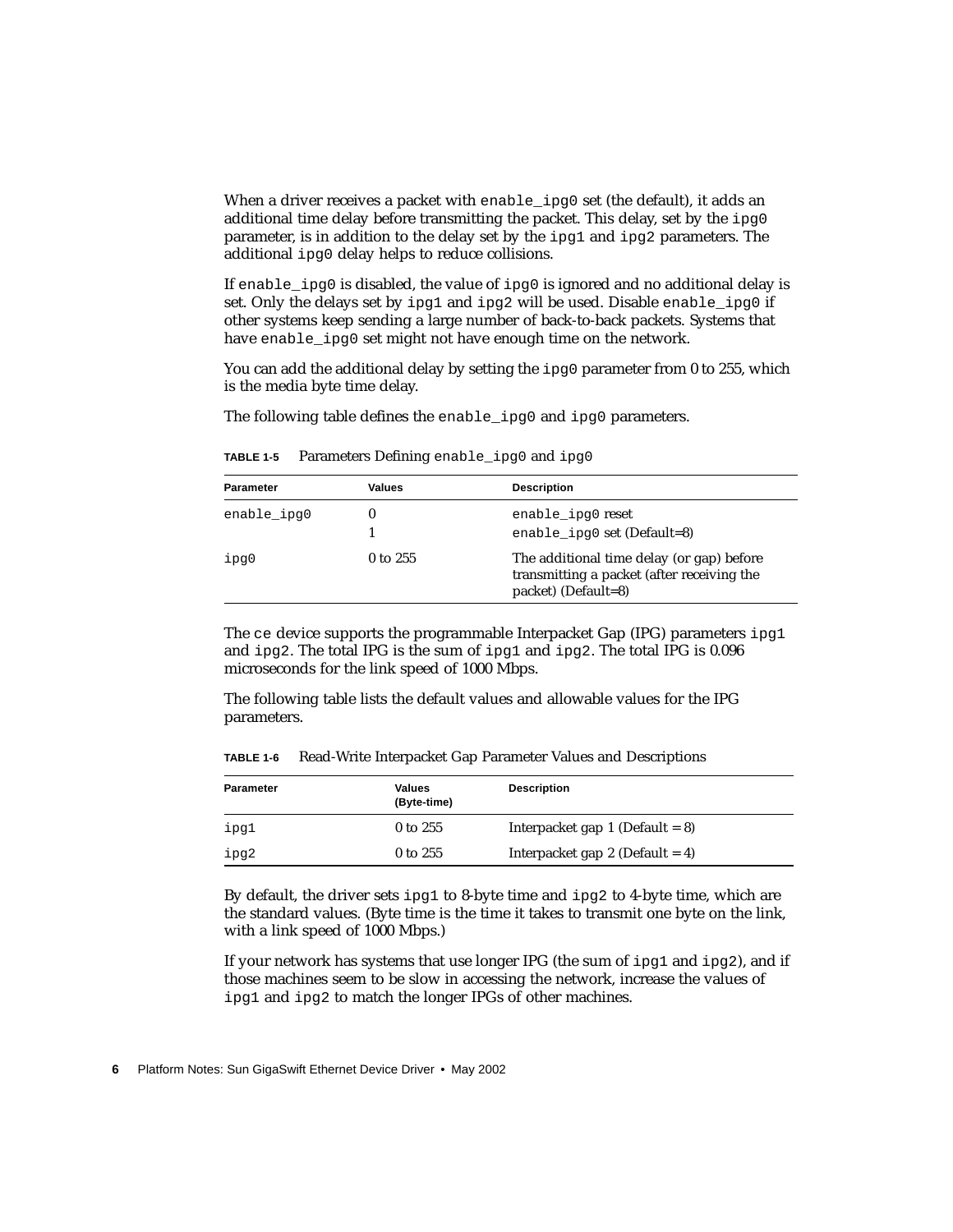#### <span id="page-14-0"></span>Interrupt Parameters

The following table describes the receive interrupt blanking values.

| <b>Field Name</b> | Values      | <b>Description</b>                                                                                                                                      |
|-------------------|-------------|---------------------------------------------------------------------------------------------------------------------------------------------------------|
| rx_intr_pkts      | $0$ to 511  | Interrupt after this number of packets have arrived since<br>the last packet was serviced. A value of zero indicates no<br>packet blanking. (Default=3) |
| rx intr time      | 0 to 524287 | Interrupt after 4.5 microsecond ticks have elapsed since<br>the last packet was serviced. A value of zero indicates no<br>time blanking. (Default=1250) |

**TABLE 1-7** RX Blanking Register for Alias Read

## <span id="page-14-1"></span>Random Early Drop Parameters

The following table describes the RX random early detection 8-bit vectors, which allows you to enable random early drop (RED) thresholds. When received packets reach the RED range packets are dropped according to the preset probability. The probability should increase when the fifo level increases. Control packets are never dropped and are not counted in the statistics.

**TABLE 1-8** RX Random Early Detecting 8-Bit Vectors

| <b>Field Name</b> | Values       | <b>Description</b>                                                                                                                                                                                                                                                                                                            |
|-------------------|--------------|-------------------------------------------------------------------------------------------------------------------------------------------------------------------------------------------------------------------------------------------------------------------------------------------------------------------------------|
| red dv4to6k       | $0$ to $255$ | Random early detection and packet drop vectors for<br>when fifo threshold is greater than 4096 bytes and less<br>than 6,144 bytes. Probability of drop can be<br>programmed on a 12.5 percent granularity. For<br>example, if bit 0 is set the first packet out of every eight<br>will be dropped in this region. (Default=0) |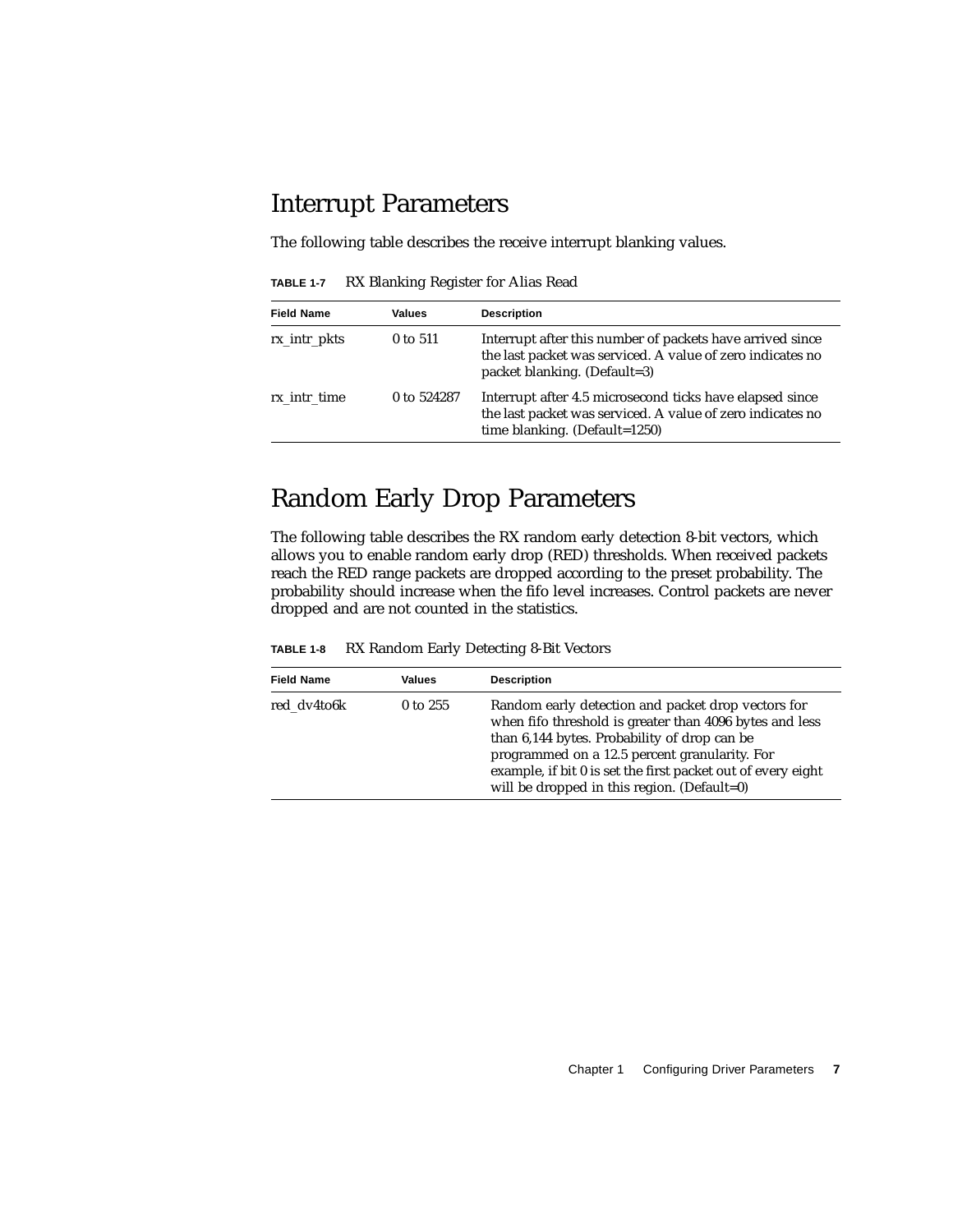| <b>Field Name</b> | <b>Values</b> | <b>Description</b>                                                                                                                                                                                                                                                                                                                |
|-------------------|---------------|-----------------------------------------------------------------------------------------------------------------------------------------------------------------------------------------------------------------------------------------------------------------------------------------------------------------------------------|
| red_dv6to8k       | 0 to 255      | Random early detection and packet drop vectors for<br>when fifo threshold is greater than 6,144 bytes and less<br>than 8,192 bytes. Probability of drop can be<br>programmed on a 12.5 percent granularity. For<br>example, if bit 8 is set the first packet out of every eight<br>will be dropped in this region. (Default=0)    |
| red dv8to10k      | $0$ to $255$  | Random early detection and packet drop vectors for<br>when fifo threshold is greater than 8,192 bytes and less<br>than 10,240 bytes. Probability of drop can be<br>programmed on a 12.5 percent granularity. For<br>example, if bit 16 is set the first packet out of every<br>eight will be dropped in this region. (Default=0)  |
| red dv10to12k     | $0$ to $255$  | Random early detection and packet drop vectors for<br>when fifo threshold is greater than 10,240 bytes and less<br>than 12,288 bytes. Probability of drop can be<br>programmed on a 12.5 percent granularity. For<br>example, if bit 24 is set the first packet out of every<br>eight will be dropped in this region. (Default=0) |

**TABLE 1-8** RX Random Early Detecting 8-Bit Vectors

#### <span id="page-15-0"></span>PCI Bus Interface Parameters

These parameters allow you to modify PCI interface features to gain better PCI interperformance for a given application.

**TABLE 1-9** PCI Bus Interface Parameters

| <b>Parameter</b> | <b>Description</b>                                                                                                                                                                                                                                                                                                                                                                                                                                    |
|------------------|-------------------------------------------------------------------------------------------------------------------------------------------------------------------------------------------------------------------------------------------------------------------------------------------------------------------------------------------------------------------------------------------------------------------------------------------------------|
| tx_dma_weight    | Determine the multiplication factor for granting credit to the TX<br>side during a weighted round robin arbitration. Values are 0 to 3.<br>(Default=0) Zero means no extra weighting. The other values are<br>power of 2 extra weighting, on that traffic. For example of<br>$tx\_dma\_weight = 0$ and $rx\_dma\_weight = 3$ then as long as RX<br>traffic is continuously arriving its priority will be 8 times greater<br>than TX to access the PCI |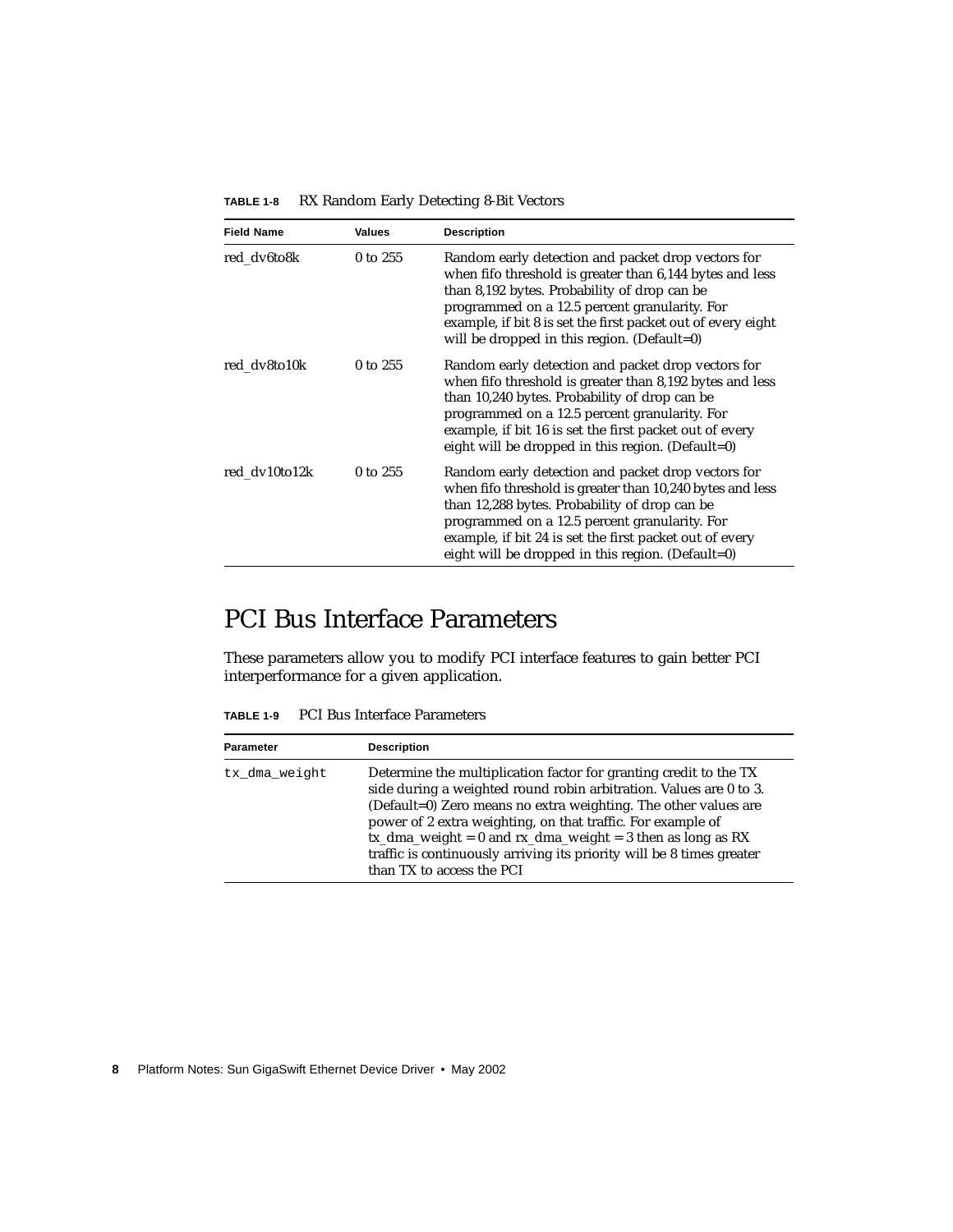| <b>PCI Bus Interface Parameters</b><br>TABLE 1-9 |  |
|--------------------------------------------------|--|
|--------------------------------------------------|--|

| <b>Parameter</b> | <b>Description</b>                                                                                                                                                                                                                                   |
|------------------|------------------------------------------------------------------------------------------------------------------------------------------------------------------------------------------------------------------------------------------------------|
| rx dma weight    | Determine the multiplication factor for granting credit to the RX<br>side during a weighted round robin arbitration. Values are 0 to 3.<br>(Default=0)                                                                                               |
| infinite burst   | allows the infinite burst capability to be utilized. When this is in<br>effect and the system supports infinite burst. The adapter will not<br>free the bus until complete packets are transferred across the bus.<br>Values are 0 or 1. (Default=0) |
| disable 64bit    | Switches off 64 bit capability of the adapter. In some cases, it is<br>useful to switch off this feature.<br>Values are 0 or 1. (Default=0, which enables $64$ bit capability)                                                                       |

## <span id="page-16-0"></span>Setting ce Driver Parameters

You can set the ce device driver parameters in two ways:

- Using the ndd utility
- Using the ce.conf file

If you use the ndd utility, the parameters are valid only until you reboot the system. This method is good for testing parameter settings.

To set parameters so they remain in effect after you reboot the system, create a /platform/sun4u/kernel/drv/ce.conf file and add parameter values to this file when you need to set a particular parameter for a device in the system.

### <span id="page-16-1"></span>Setting Parameters Using the ndd Utility

Use the ndd utility to configure parameters that are valid until you reboot the system. The ndd utility supports any networking driver, which implements the Data Link Provider Interface (DLPI).

The following sections describe how you can use the ce driver and the ndd utility to modify (with the -set option) or display (without the -set option) the parameters for each ce device.

<span id="page-16-2"></span>To Specify Device Instances for the ndd Utility

Before you use the ndd utility to get or set a parameter for a ce device, you must specify the device instance for the utility.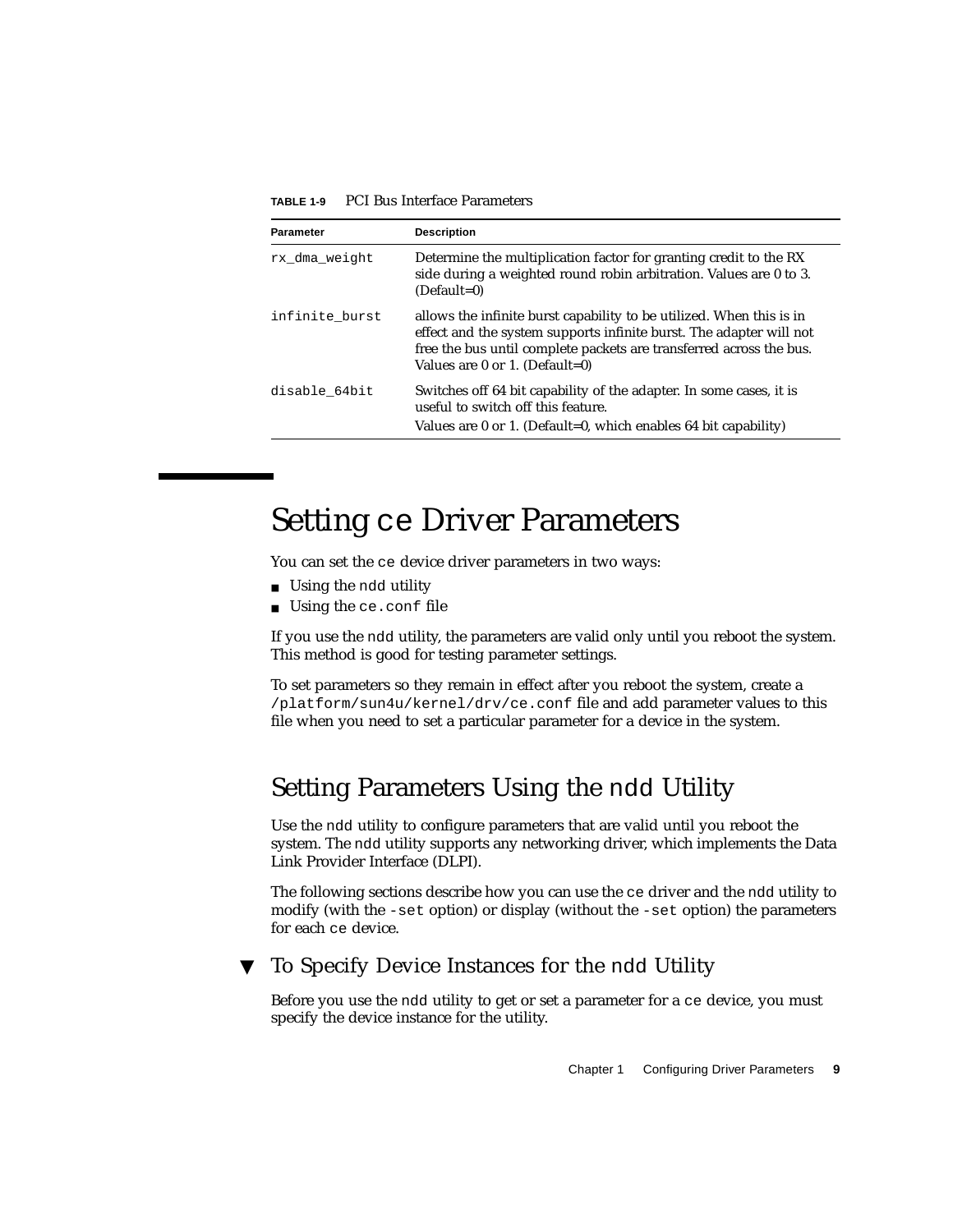**1. Check the** /etc/path\_to\_inst **file to identify the instance associated with a particular device.**

```
# grep ge /etc/path_to_inst
"/pci@1f,2000/pci@1/network@0" 2 "ce"
"/pci@1f,2000/pci@2/network@0" 1 "ce"
"/pci@1f,2000/pci@4/network@0" 0 "ce"
```
In the example above, the three GigaSwift Ethernet instances are from the installed adapters. The instance numbers are in bold italics for clarity.

**2. Use the instance number to select the device.**

```
# ndd -set /dev/ce instance instance#
```
The device remains selected until you change the selection.

#### <span id="page-17-0"></span>Noninteractive and Interactive Modes

You can use the ndd utility in two modes:

- Noninteractive
- Interactive

In noninteractive mode, you invoke the utility to execute a specific command. Once the command is executed, you exit the utility. In interactive mode, you can use the utility to get or set more than one parameter value. (Refer to the  $\text{ndd}(1\text{M})$  man page for more information.)

#### *Using the* ndd *Utility in Noninteractive Mode*

This section describes how to modify and display parameter values.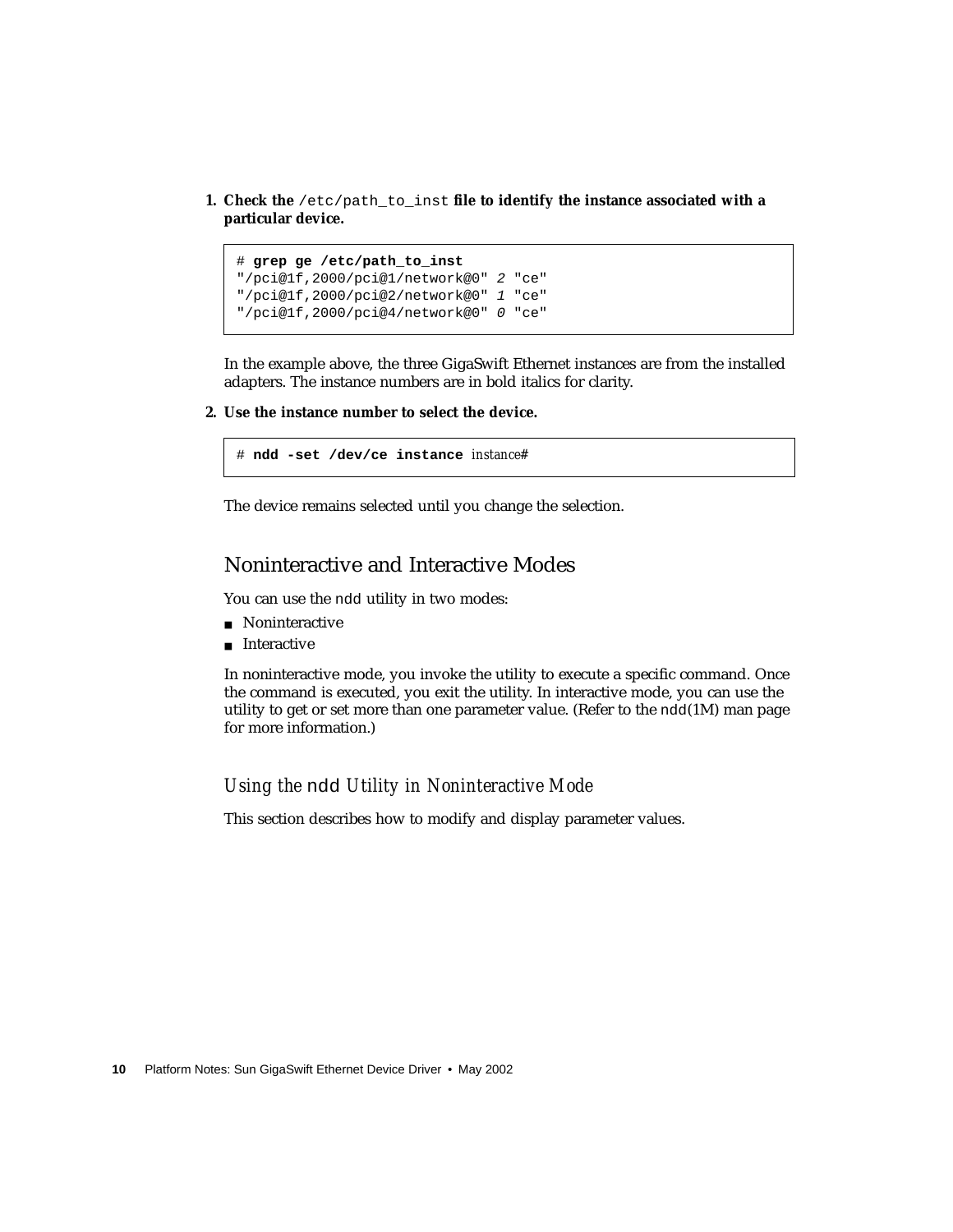**1. To modify a parameter value, use the** -set **option.**

If you invoke the ndd utility with the -set option, the utility passes *value*, which must be specified, down to the named  $/$ dev $/$ ce driver instance, and assigns it to the parameter:

```
# ndd -set /dev/ce parameter value
```
When you change any adv parameter, a message similar to the following appears:

xcvr addr:0x00 - link up 1000 Mbps half duplex

**2. To display the value of a parameter, specify the parameter name and omit the value.**

When you omit the -set option, a query operation is assumed and the utility queries the named driver instance, retrieves the value associated with the specified parameter, and prints it:

# **ndd /dev/ce** *parameter*

*Using the* ndd *Utility in Interactive Mode*

**3. To modify a parameter value in interactive mode, specify** ndd /dev/ce**, as shown below.**

The ndd utility then prompts you for the name of the parameter:

```
# ndd /dev/ce
name to get/set? (Enter the parameter name or ? to view all
parameters)
```
After typing the parameter name, the ndd utility prompts you for the parameter value (see [TABLE 1-1](#page-9-1)through [TABLE 1-11\)](#page-24-1).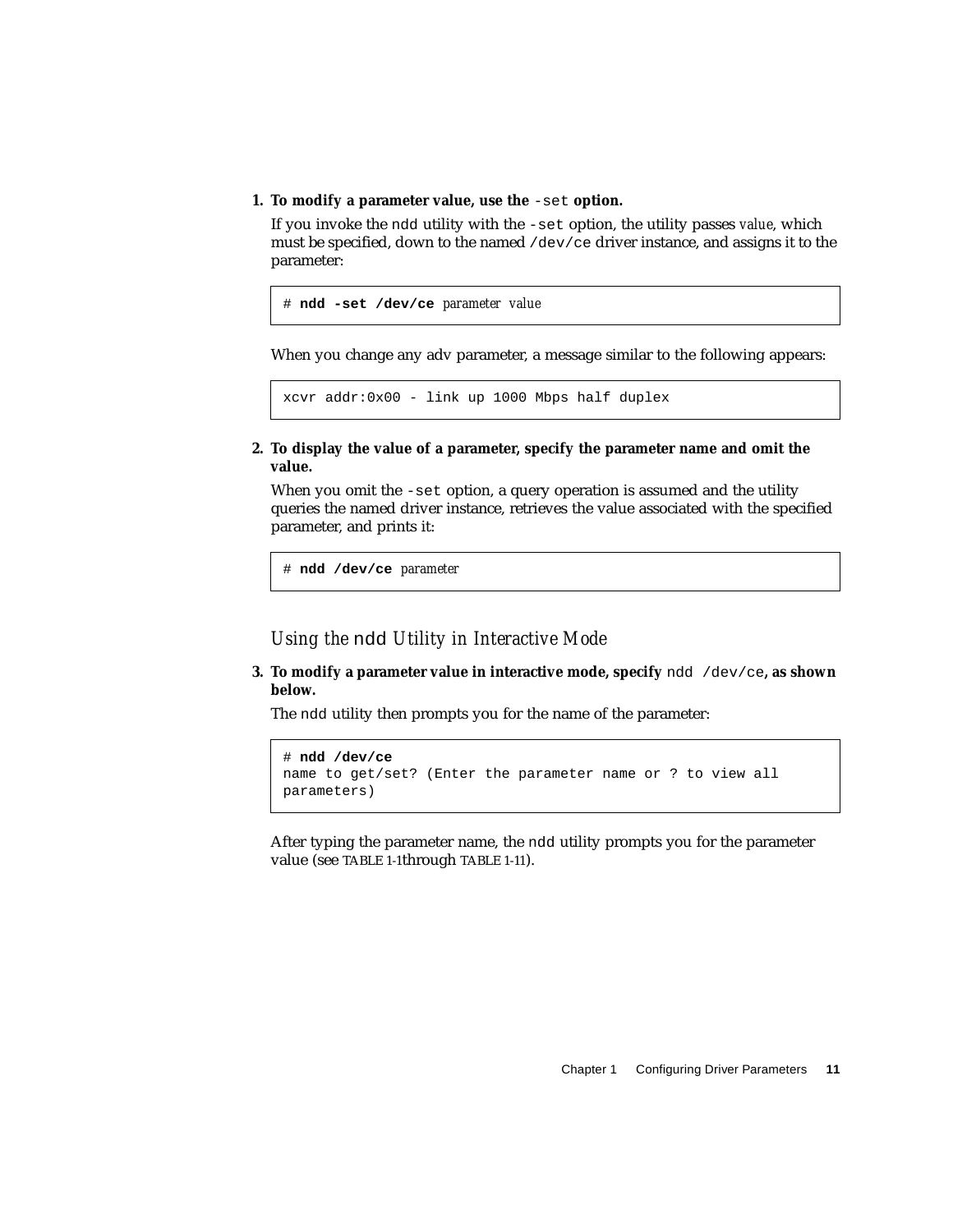| # ndd /dev/ce       |                  |
|---------------------|------------------|
| name to get/set ? ? |                  |
| ʻ5                  | (read only)      |
| instance            | (read and write) |
| adv_autoneg_cap     | (read and write) |
| adv_1000fdx_cap     | (read and write) |
| adv_1000hdx_cap     | (read and write) |
| adv 100T4 cap       | (read and write) |
| adv_100fdx_cap      | (read and write) |
| adv_100hdx_cap      | (read and write) |
| adv_10fdx_cap       | (read and write) |
| adv_10hdx_cap       | (read and write) |
| adv_asmpause_cap    | (read and write) |
| adv_pause_cap       | (read and write) |
| link master         | (read and write) |
| use int xcvr        | (read and write) |
| enable_ipq0         | (read and write) |
| ipg0                | (read and write) |
| ipg1                | (read and write) |
| ipg2                | (read and write) |
| rx_intr_pkts        | (read and write) |
| rx_intr_time        | (read and write) |
| red dv4to6k         | (read and write) |
| red dv6to8k         | (read and write) |
| red dv8to10k        | (read and write) |
| red dv10to12k       | (read and write) |
| tx dma weight       | (read and write) |
| rx dma weight       | (read and write) |
| infinite_burst      | (read and write) |
| disable_64bit       | (read and write) |
| name to get/set ?   |                  |
| #                   |                  |

**4. To list all the parameters supported by the** ce **driver, type** ndd /dev/ce**.**

#### <span id="page-19-0"></span>Setting the Auto-negotiation Mode

By default, autonegotiation is set to on. This means that the adapter communicates with its link partner to determine a compatible network speed, duplex mode, and flow control capability.

#### <span id="page-19-1"></span>▼ To Disable Auto-negotiation Mode

If your network equipment does not support autonegotiation, or if you want to specify your network speed, you can set autonegotiation to off on the ce device.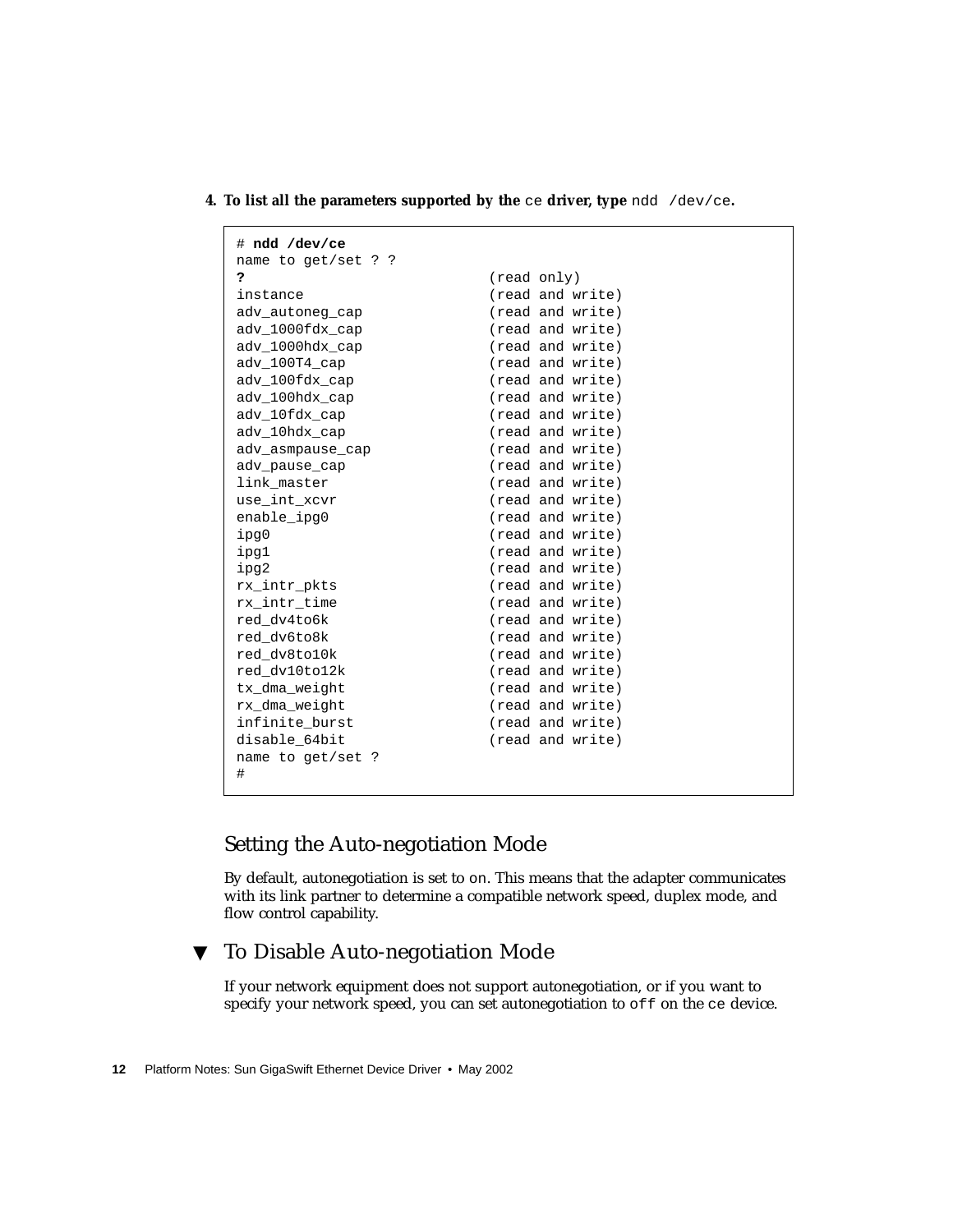- **1. Set the following driver parameters to the values that are described in the documentation that shipped with your link partner (for example, a switch):**
	- adv 1000fdx cap
	- adv\_1000hdx\_cap
	- adv\_100fdx\_cap
	- adv 100hdx cap
	- adv\_10fdx\_cap
	- adv\_10hdx\_cap
	- adv\_asmpause\_cap
	- adv pause cap

See [TABLE 1-2](#page-10-1) for the descriptions and possible values of these parameters.

**2. Set the** adv\_autoneg\_cap **parameter to** 0**.**

# **ndd -set /dev/ce adv\_autoneg\_cap 0**

When you change any ndd link parameter, a message similar to the following appears:

 $xcvr$  addr:0 $x00 - \text{link up } 1000$  Mbps half duplex

### <span id="page-20-0"></span>Setting Parameters Using the ce.conf File

You can also specify the driver parameter properties on a per-device basis by creating a ce.conf file in the /platform/sun4u/kernel/drv directory. Use a ce.conf file when you need to set a particular parameter for a device in the system. The parameters you set are read and write parameters that are listed in ["Driver](#page-9-0) [Parameter Values and Definitions" on page 12](#page-9-0).

The man pages for  $\text{prtconf}(1M)$  and  $\text{driver.comf}(4)$  include additional details. The next procedure shows an example of setting parameters in a  $ce$ , conf file.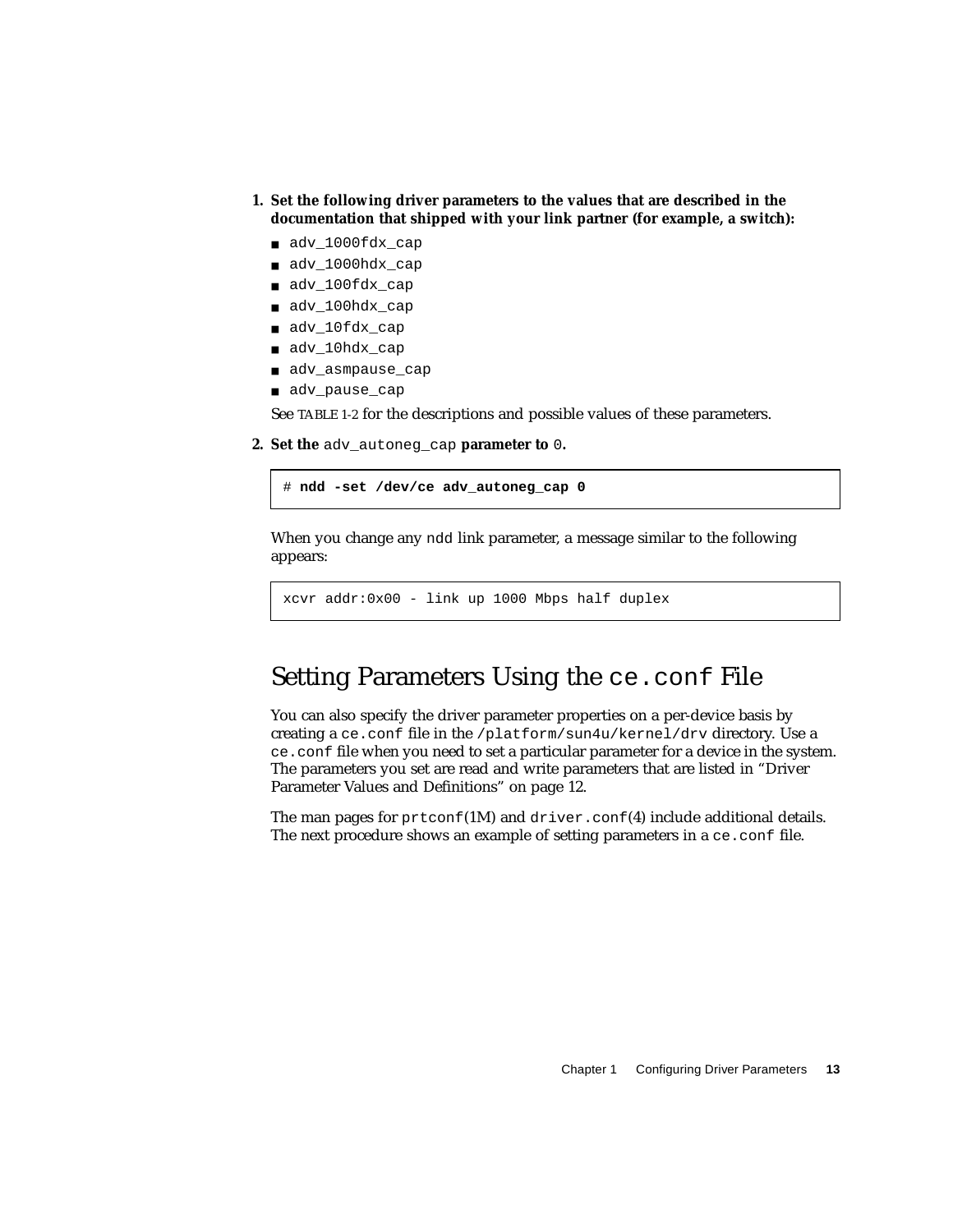#### <span id="page-21-0"></span>▼ To Set Driver Parameters Using a ce.conf File

#### **1. Obtain the hardware path names for the** ce **devices in the device tree.**

Typically, the path names and the associated instance numbers are in the /etc/path\_to\_inst file.

```
# grep ce /etc/path_to_inst
"/pci108e;abba;/pci@4,4000/network@0" 2 "ce"
"/pci108e;abba;/pci@6,2000/network@0" 1 "ce"
"/pci108e;abba;/pci@4,2000/network@0" 0 "ce"
```
- In the previous example:
	- The first part within the double quotes specifies the hardware node name in the device tree.
	- The second number is the instance number (shown in bold italics).
	- The last part in double quotes is the driver name.
- In the device path name, the last component after the last / character and before the @ character is the device name.
- The path name before the last component is the parent name.
- **•** The comma separated numbers after the  $\circledcirc$  character represent the device and function numbers, which are together referred to as unit-address.

To identify a PCI device unambiguously in the ce.conf file, use the name, parent name, and the unit-address for the device. Refer to the pci(4) man page for more information about the PCI device specification.

In the first line of the previous example:

- $\blacksquare$  Name = pci108e, abba
- Parent name =  $/pci@4.4000$
- $\blacksquare$  Unit-address = 4,4

In the second line in the previous example:

- $\blacksquare$  Name = pci108e, abba
- Parent name =  $/peci@6,2000$
- $\blacksquare$  Unit-address = 6.2

In the third line in the previous example:

- $\blacksquare$  Name = pci108e, abba
- Parent name =  $/pci@4,2000$
- $\blacksquare$  Unit-address = 4, 2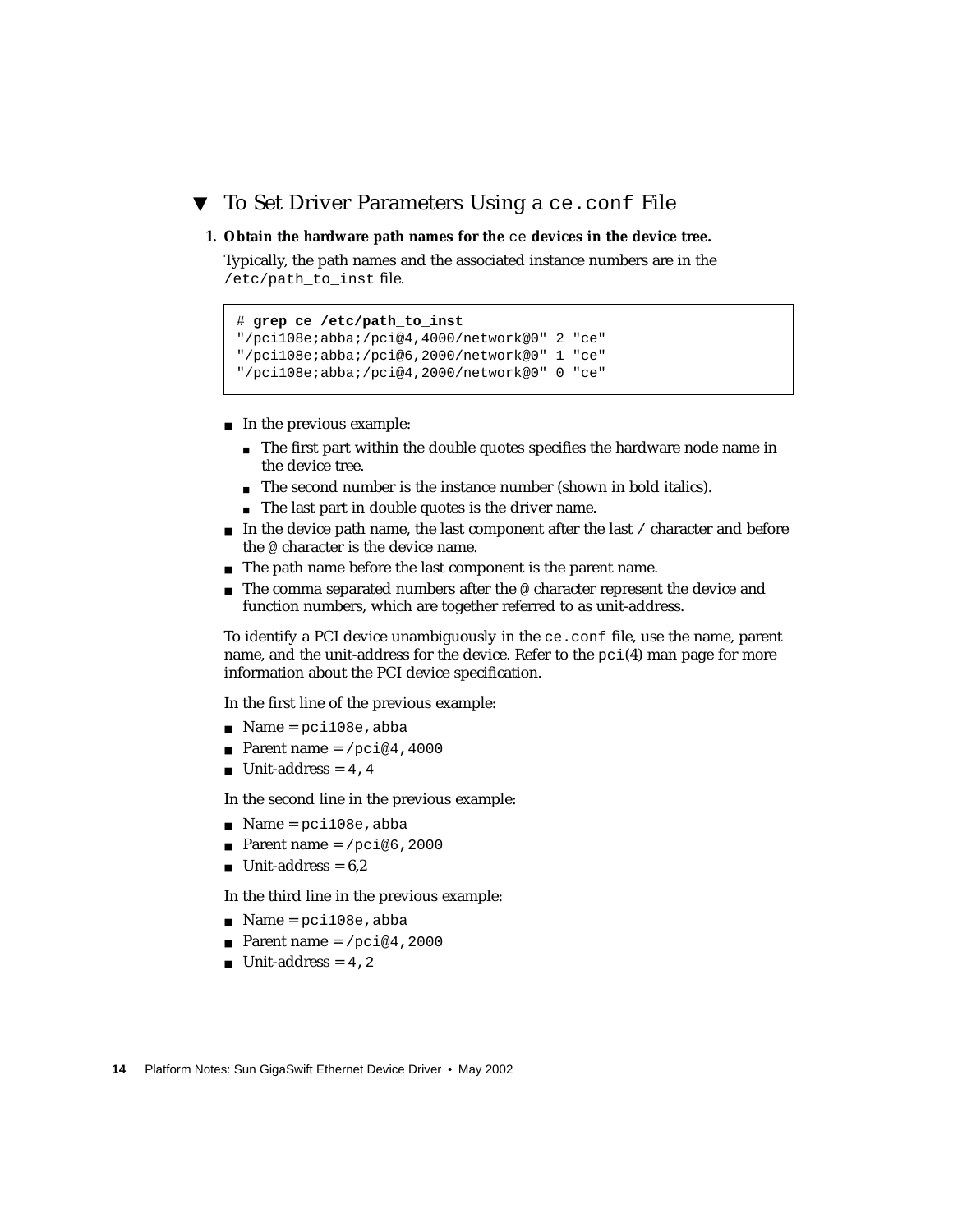**2. Set the parameters for the above devices in the**

/platform/sun4u/kernel/drv/ce.conf **file.**

In the following example, the adv\_autoneg\_cap and adv\_1000fdx\_cap parameters are set for all Sun GigaSwift Ethernet devices. (See the driver.conf(4) man page for more information.)

```
 adv_autoneg_cap=0 adv_1000fdx_cap=0
```
In the following example, the adv autoneg cap and adv  $1000fdx$  cap parameters are set for a single instance of the Sun GigaSwift Ethernet device.

```
name=pci108e,abba parent=pci@4,4000 unit address+4 adv_autoneg_cap=0
adv_1000fdx_cap=0;
```
- **3. Save the** ce.conf **file.**
- **4. Save and close all files and programs, and exit the windowing system.**
- **5. Shut down and reboot the system.**

## <span id="page-22-0"></span>GigaSwift Ethernet Driver Operating **Statistics**

These statistics are part of the statistics presented by the net state  $-k$  command.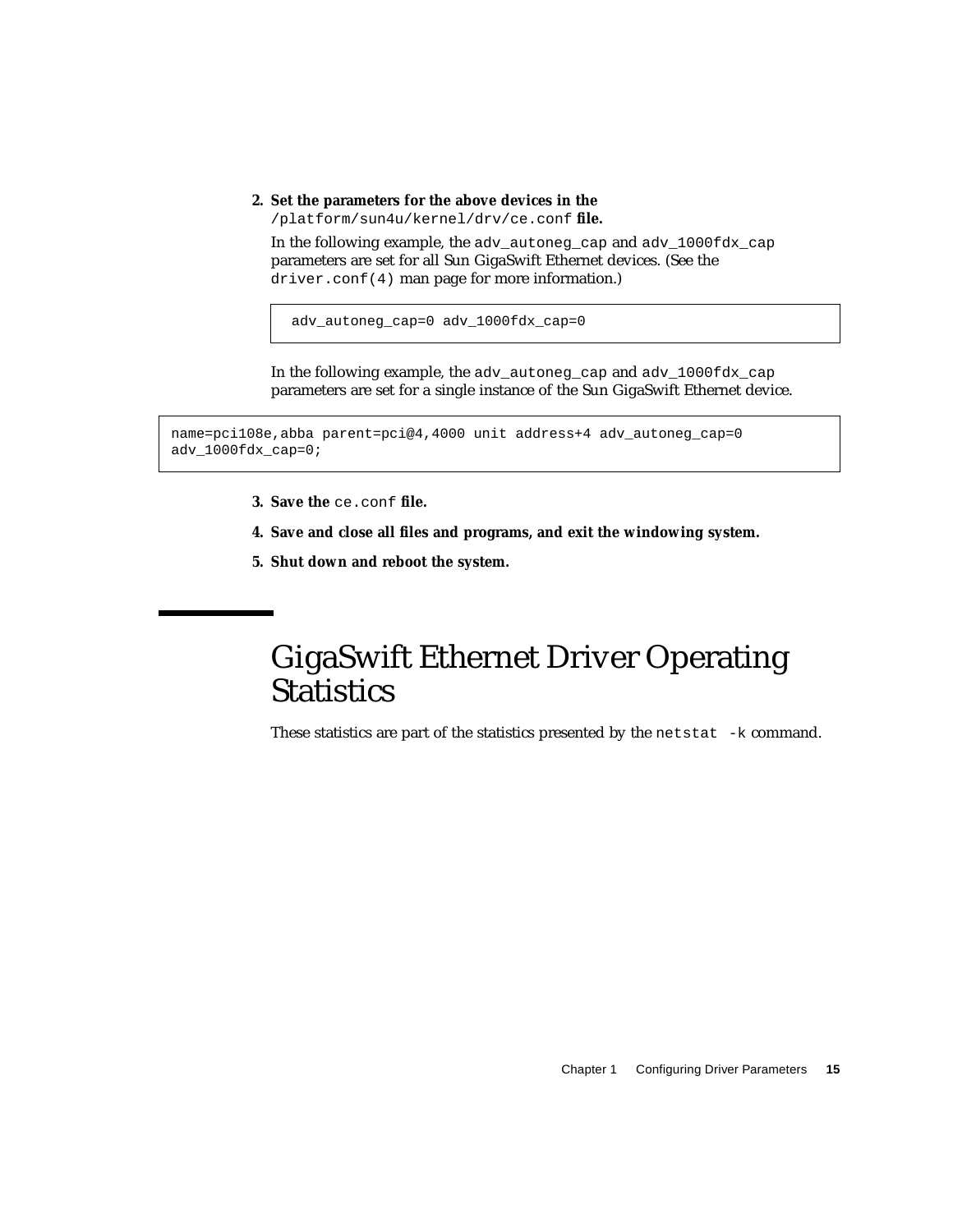The following table describes the read-only Media Independent Interface (MII) capabilities. These parameters define the capabilities of the hardware. The Gigabit Media Independent Interface (GMII) supports all of the following capabilities.

| <b>Parameter</b> | <b>Description (Local Interface Capabilities)</b>                                                                                     |
|------------------|---------------------------------------------------------------------------------------------------------------------------------------|
| cap_autoneg      | $0 =$ Not capable of autonegotiation<br>$1 = Auto-negotiation capable$                                                                |
| cap_1000fdx      | Local interface full-duplex capability<br>$0 = Not 1000 Mbit/sec full-duplex capable$<br>$1 = 1000$ Mbit/sec full-duplex capable      |
| cap_1000hdx      | Local interface half-duplex capability<br>$0 = Not 1000 Mbit/sec half-duplex capable$<br>$1 = 1000$ Mbit/sec half-duplex capable      |
| $cap_100fdx$     | Local interface full-duplex capability<br>$0 = Not 100 Mbit/sec full-duplex capable$<br>$1 = 100$ Mbit/sec full-duplex capable        |
| cap_100hdx       | Local interface half-duplex capability<br>$0 = Not 100$ Mbit/sec half-duplex capable<br>$1 = 100$ Mbit/sec half-duplex capable        |
| cap_10fdx        | Local interface full-duplex capability<br>$0 = Not 10$ Mbit/sec full-duplex capable<br>$1 = 10$ Mbit/sec full-duplex capable          |
| cap_10hdx        | Local interface half-duplex capability<br>$0 = Not 10$ Mbit/sec half-duplex capable<br>$1 = 10$ Mbit/sec half-duplex capable          |
| cap_asm_pause    | Local interface flow control capability<br>$0 = Not$ asymmetric pause capable<br>1 = Asymmetric pause (from the local device) capable |
| cap_pause        | Local interface flow control capability<br>$0 = Not Symmetric$ pause capable<br>$1 = Symmetric$ pause capable                         |

**TABLE 1-10** Read-Only ce Device Capabilities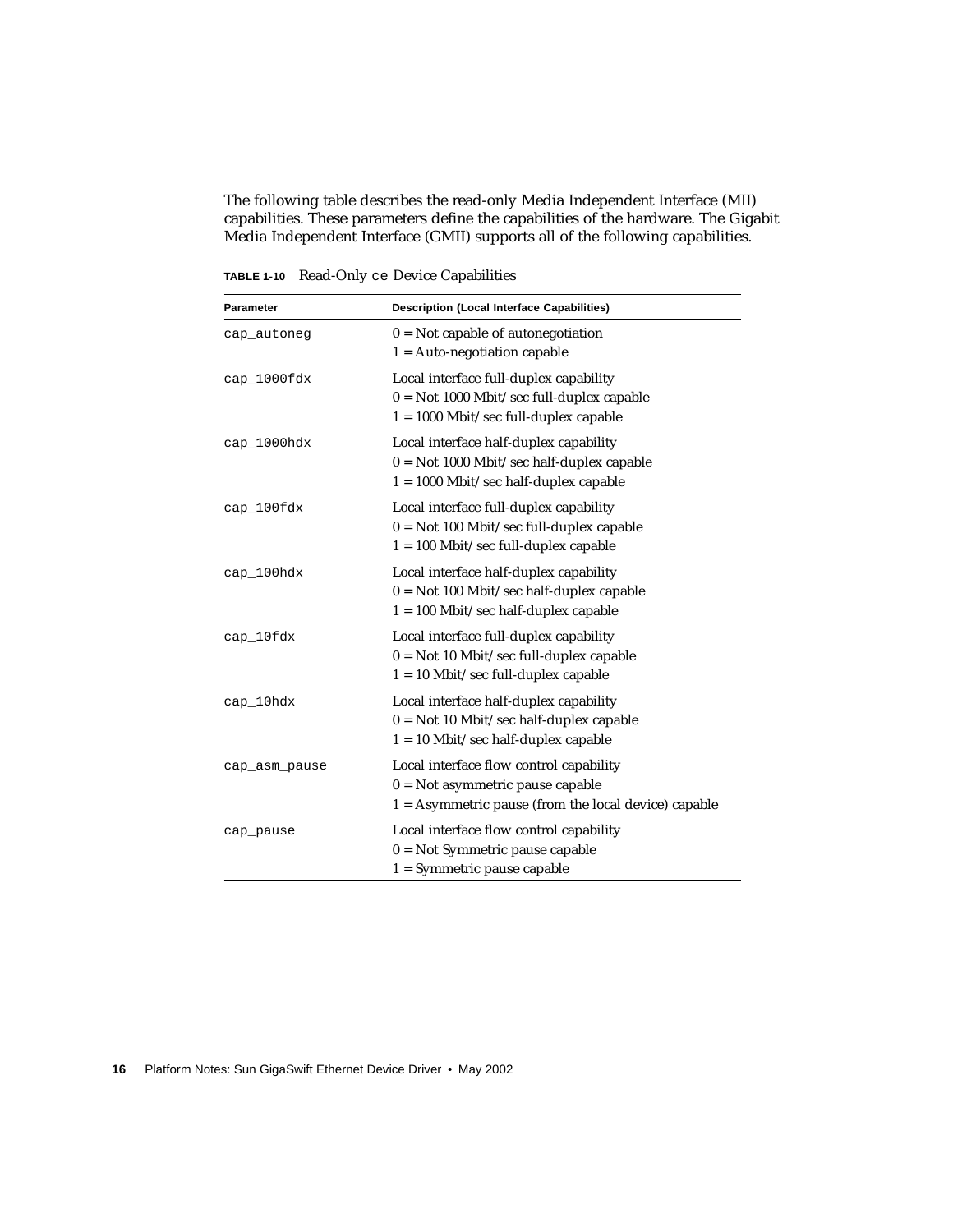### <span id="page-24-0"></span>Reporting the Link Partner Capabilities

The following table describes the read-only link partner capabilities.

<span id="page-24-1"></span>

| <b>Parameter</b>   | <b>Values and Description</b>                                                                |
|--------------------|----------------------------------------------------------------------------------------------|
| lp_cap_autoneg     | $0 = No$ autonegotiation<br>$1 = Auto-negotiation$                                           |
| $lp_{cap_1000fdx}$ | $0 =$ No 1000 Mbit/sec full-duplex transmission<br>$1 = 1000$ Mbit/sec full-duplex           |
| $lp_{cap_1000hdx}$ | $0 = No$ 1000 Mbit/sec half-duplex transmission<br>$1 = 1000$ Mbit/sec half-duplex           |
| $lp_{cap_100fdx}$  | $0 = No$ 100 Mbit/sec full-duplex transmission<br>$1 = 100$ Mbit/sec full-duplex             |
| $lp_{cap_100hdx}$  | $0 = No$ 100 Mbit/sec half-duplex transmission<br>$1 = 1000$ Mbit/sec half-duplex            |
| $lp_{cap_1}10fdx$  | $0 =$ No 10 Mbit/sec full-duplex transmission<br>$1 = 10$ Mbit/sec full-duplex               |
| lp_cap_10hdx       | $0 = No$ 10 Mbit/sec half-duplex transmission<br>$1 = 10$ Mbit/sec half-duplex               |
| lp_cap_asm_pause   | $0 = Not$ asymmetric pause capable<br>$1 =$ Asymmetric pause towards link partner capability |
| lp_cap_pause       | $0 =$ Not symmetric pause capable<br>$1 = Symmetric$ pause capable                           |

**TABLE 1-11** Read-Only Link Partner Capabilities

If the link partner is *not* capable of autonegotiation (when lp\_cap\_autoneg is 0), the remaining information described in the previous table is not relevant and the parameter value = 0.

If the link partner *is* capable of autonegotiation (when lp\_cap\_autoneg is 1), then the speed and mode information is displayed when you use autonegotiation and the link partner capabilities.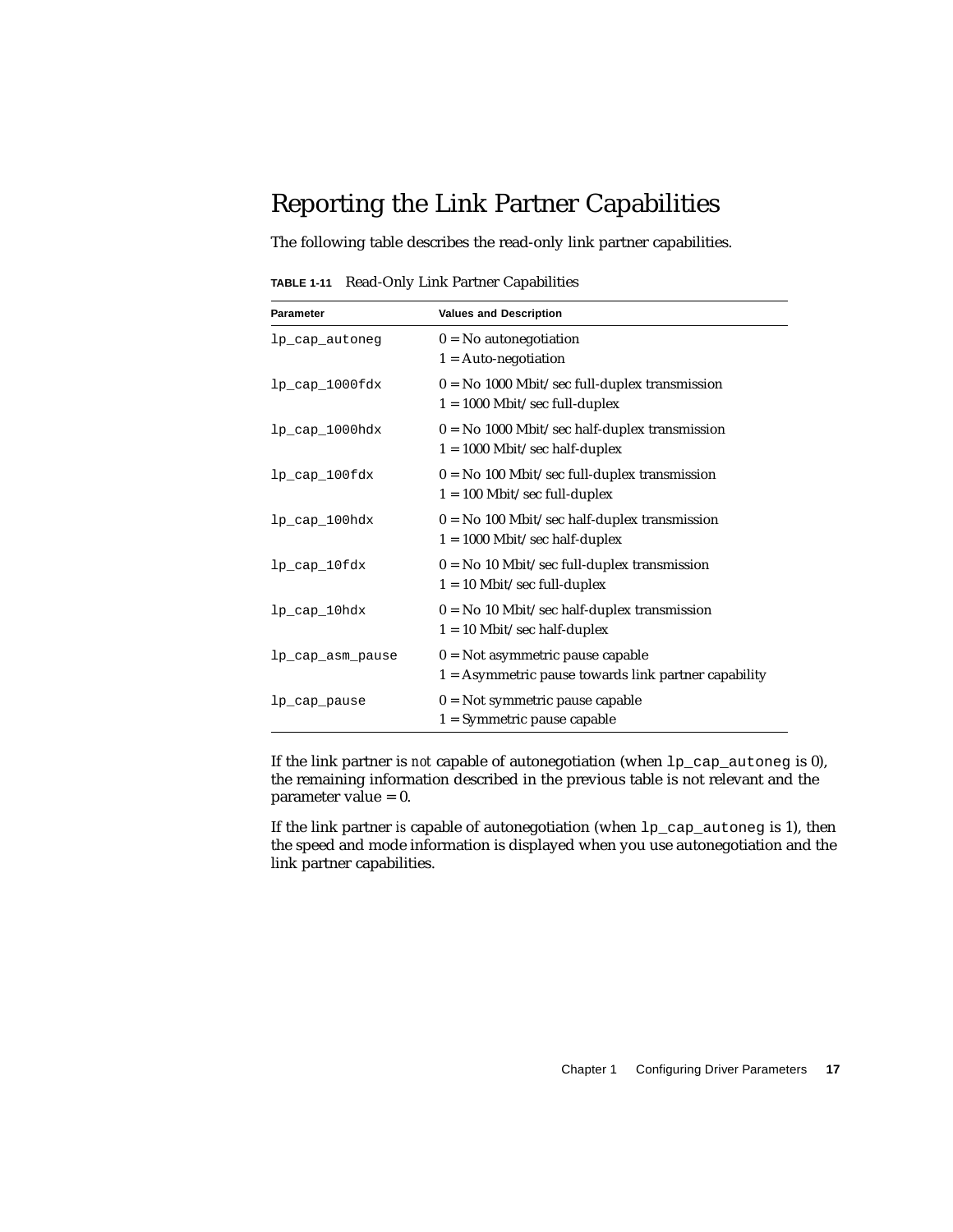The following table describes the netstat -k transmit and receive parameters:

| Parameter        | <b>Description</b>                                                                                                                                                                                         |
|------------------|------------------------------------------------------------------------------------------------------------------------------------------------------------------------------------------------------------|
| xcvr_inits       | Number of Physical layer re-initializations every time you change<br>link parameters using NDD this increments.                                                                                            |
| rev_id           | Revision ID of the GigaSwift Ethernet device useful for recognition<br>of device being used in the field.                                                                                                  |
| xcvr_addr        | GMII/MII Physical layer device address for management interface.                                                                                                                                           |
| xcvr_id          | GMII/MII Physical layer device Identification Decimal copy of MII<br>registers 2 and 3.                                                                                                                    |
| lb_mode          | Copy of the Loopback mode the device is in, if any.                                                                                                                                                        |
| qos_mode         | When zero, the TX queues operate in a simple round robin<br>queueing scheme, based on TCP/UDP destination port number. If<br>set the TX queues operate in a scheme designed to provide VLAN<br>priorities. |
| tx_starts        | Number of times that the driver attempted to transmit a packet.                                                                                                                                            |
| tx_dma_bind_fail | Number of times a page table entry was not available to allow the<br>driver to map the kernel memory to device accessible memory for<br>transmission.                                                      |
| tx_queue0        | Number of packets queued for transmission on the first hardware<br>transmit queue.                                                                                                                         |
| tx_queue1        | Number of packets queued for transmission on the second<br>hardware transmit queue.                                                                                                                        |
| tx_queue2        | Number of packets queued for Transmission on the third hardware<br>transmit queue.                                                                                                                         |
| tx_queue3        | Number of packets queued for Transmission on the fourth<br>hardware transmit queue.                                                                                                                        |
| tx_max_pend      | Maximum number of transmits pending on any of the four queues.                                                                                                                                             |
| rx_hdr_pkts      | Number of packets received that were less than 256 bytes.                                                                                                                                                  |
| rx_mtu_pkts      | Number of packets received that were greater than 256 bytes and<br>less than 1514 bytes.                                                                                                                   |
| rx_split_pkts    | Number of packets that were split across two pages.                                                                                                                                                        |
| rx no comp wb    | Number of times the hardware cannot post completion entries for<br>received data.                                                                                                                          |
| rx_no_buf        | Number of times the hardware cannot receive data because there is<br>no more receive buffer space.                                                                                                         |
| rx_new_pages     | Number of pages that got replaced during reception.                                                                                                                                                        |

**TABLE 1-12** Transmit and Receive Parameters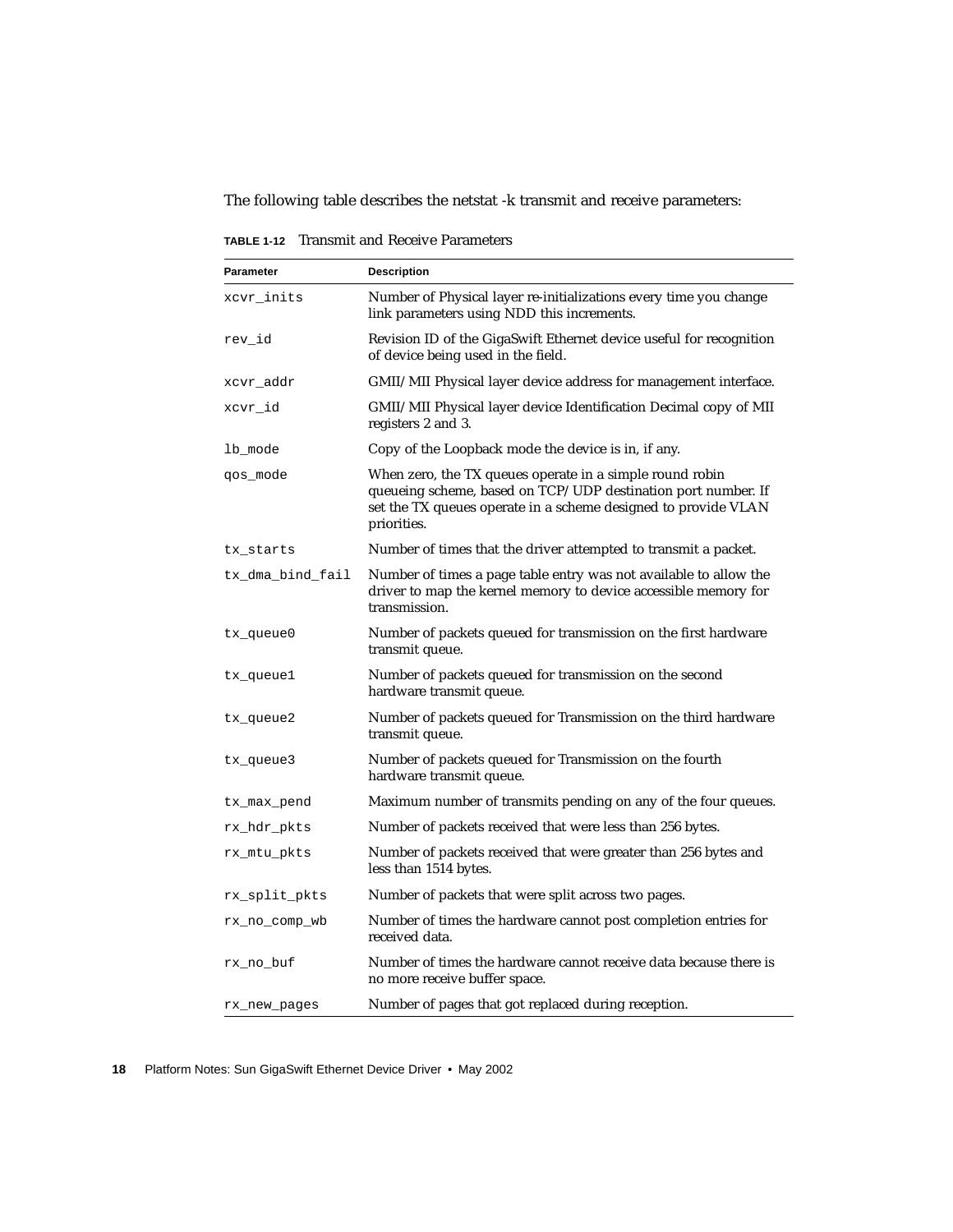| <b>Parameter</b> | <b>Description</b>                                                                                                                                                |
|------------------|-------------------------------------------------------------------------------------------------------------------------------------------------------------------|
| rx new hdr pgs   | Number of pages that were filled with packets less than 256 bytes<br>that got replaced during reception.                                                          |
| rx new mtu pgs   | Number of pages that were filled with packets greater than 256<br>bytes and less than 1514 that got replaced during reception.                                    |
| rx_new_nxt_pgs   | Number of pages that contained packets that were split across<br>pages that got replaced during reception.                                                        |
| rx hdr drops     | Number of times a whole page of packets less than 256 bytes was<br>dropped because the driver was unable to map a new one to replace<br>it.                       |
| rx mtu drops     | Number of times a whole page of packets greater than 256 bytes<br>and less than 1514 was dropped because the driver was unable to<br>map a new one to replace it. |
| rx nxt drops     | Number of times a page with a split packet was dropped because<br>the driver was unable to map a new one to replace it.                                           |
| rx rel flow      | Number of times the driver was told to release a flow.                                                                                                            |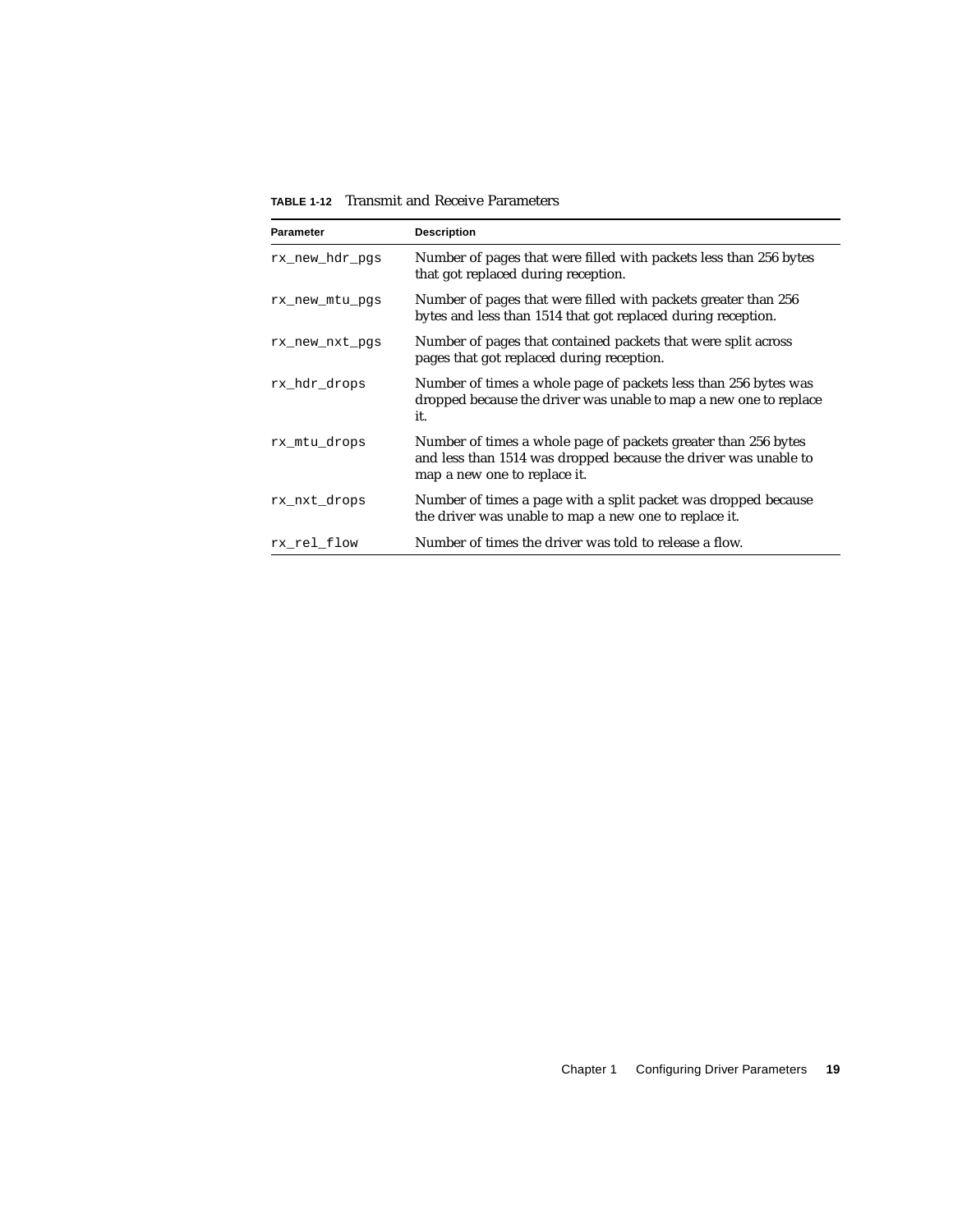▼ To Check Link Partner Settings

**1. As superuser, type the** netstat -k **command:**

#### <span id="page-27-0"></span># **netstat -k ce0**

ce0:

```
ipackets 0 ipackets64 0 ierrors 0 opackets 0 opackets64 0
oerrors 0 collisions 0 rbytes 0 rbytes64 0 obytes 0 obytes64 0
multircv 0 multixmt 0 brdcstrcv 0 brdcstxmt 0 norcvbuf 0
noxmtbuf 0 first_collision 0 excessive_collisions 0 late_collisions 0
peak attempts 0 length err 0 alignment err 0 crc err 0 code violations 0
ifspeed 0 rev_id 1 xcvr_inits 1 xcvr_inuse 3 xcvr_addr 0
xcvr_id 0 cap_autoneg 1 cap_1000fdx 1 cap_1000hdx 0 cap_100T4 0
cap_100fdx 0 cap_100hdx 0 cap_10fdx 0 cap_10hdx 0 cap_asmpause 0
cap_pause 1 lp_cap_autoneg 0 lp_cap_1000fdx 0 lp_cap_1000hdx 0
lp_cap_100T4 0 lp_cap_100fdx 0 lp_cap_100hdx 0 lp_cap_10fdx 0
lp_cap_10hdx 0 lp_cap_asmpause 0 lp_cap_pause 0 link_T4 0
link_speed 0 link_duplex 0 link_asmpause 0 link_pause 0
link_up 0 lb_mode 0 qos_mode 0 tx_inits 0 tx_starts 0 tx_nocanput 0
tx_msgdup_fail 0 tx_allocb_fail 0 tx_no_desc 0 tx_dma_bind_fail 0
tx_uflo 0 tx_queue0 0 tx_queue1 0 tx_queue2 0 tx_queue3 0
tx_max_pend 0 rx_inits 0 rx_hdr_pkts 0 rx_mtu_pkts 0 rx_split_pkts 0
rx_no_buf 0 rx_no_comp_wb 0 rx_ov_flow 0 rx_len_mm 0 rx_bad_descs 0
rx_nocanput 0 rx_msgdup_fail 0 rx_allocb_fail 0 rx_new_pages 0
rx_new_hdr_pgs 0 rx_new_mtu_pgs 0 rx_new_nxt_pgs 0 rx_hdr_drops 0
rx mtu drops 0 rx nxt drops 0 rx rel flow 0 rx pkts dropped 0
pci_err 0 pci_rta_err 0 pci_rma_err 0 pci_parity_err 0 pci_bad_ack_err 0
pci_drto_err 0 ipackets_cpu00 0 ipackets_cpu01 0 ipackets_cpu02 0
ipackets_cpu03 0
```
# <span id="page-27-1"></span>Configuring the Network Host Files

After installing the driver software, you must create a hostname.ce*number* file for the adapter's Ethernet interface. You must also create both an IP address and a host name for its Ethernet interface in the /etc/hosts file.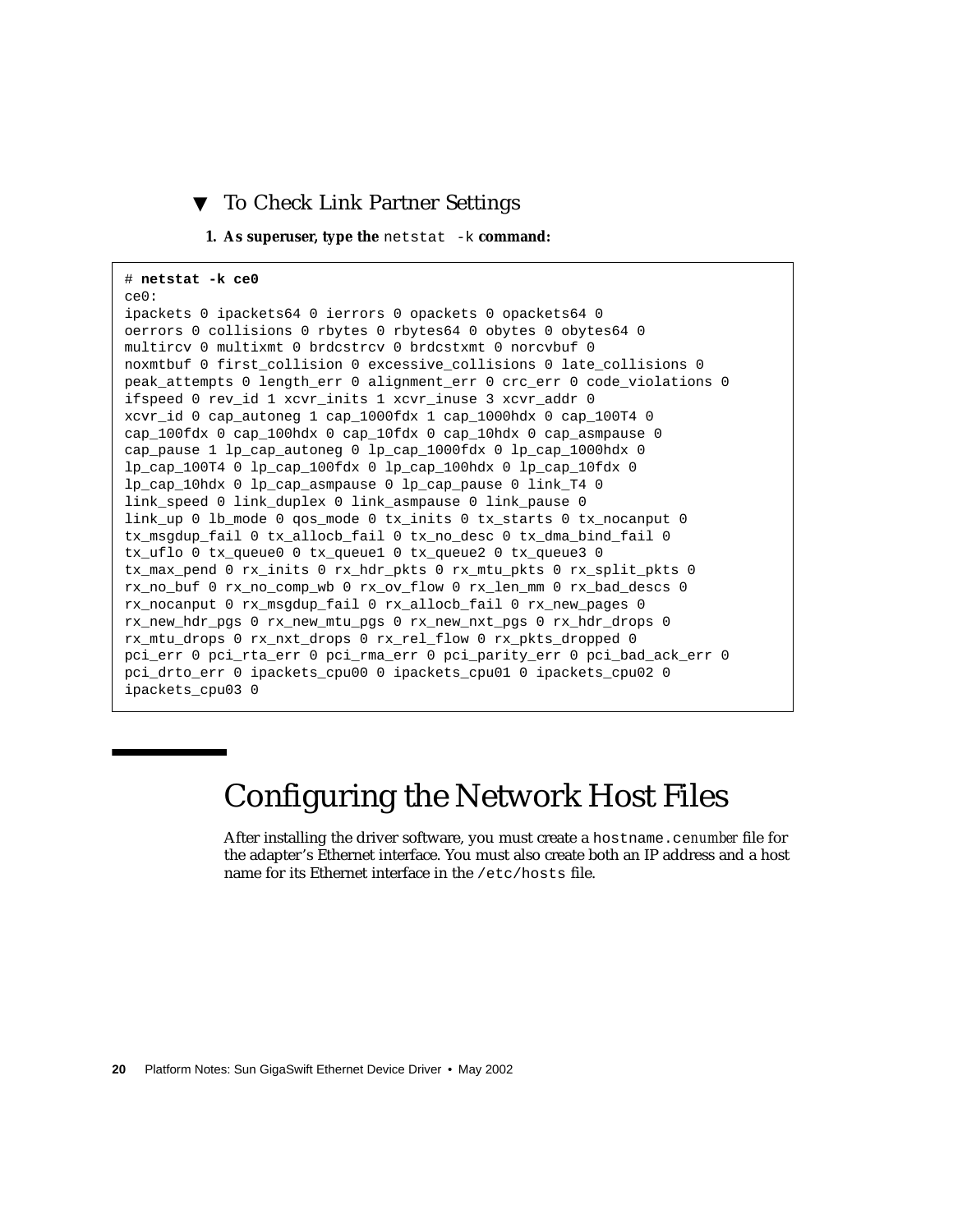**1. At the command line, use the** grep **command to search the** /etc/path\_to\_inst **file for** ce **interfaces.**

```
# grep ce /etc/path_to_inst
"/pci@1f,4000/pci@1/network@4" 0 "ce"
```
In the example above, the device instance is from a Sun GigaSwift Ethernet adapter installed in slot 1. For clarity, the instance number is in bold italics.

**2. Use the** ifconfig **command to setup the adapter's** ce **interface.**

Use the  $ifconfig$  command to assign an IP address to the network interface. Type the following at the command line, replacing *ip\_address* with the adapter's IP address:

# **ifconfig ce0 plumb** *ip\_address* **up**

Refer to the  $ifconfiq(M)$  man page and the Solaris documentation for more information.

■ If you want a set-up that will remain the same after you reboot, create an /etc/hostname.ce*number* file, where *number* corresponds to the instance number of the ce interface you plan to use.

To use the adapter's ce interface in the Step 1 example, create an /etc/hostname.ce0 file, where 0 is the number of the ce interface. If the instance number were *1*, the filename would be /etc/hostname.ce1.

- Do not create an /etc/hostname.ce*number* file for a Sun GigaSwift Ethernet adapter interface you plan to leave unused.
- The /etc/hostname.ce*number* file must contain the hostname for the appropriate ce interface.
- The host name should have an IP address and should be listed in the /etc/hosts file.
- The host name should be different from any other host name of any other interface, for example: /etc/hostname.ce0 and /etc/hostname.ce1 cannot share the same host name.